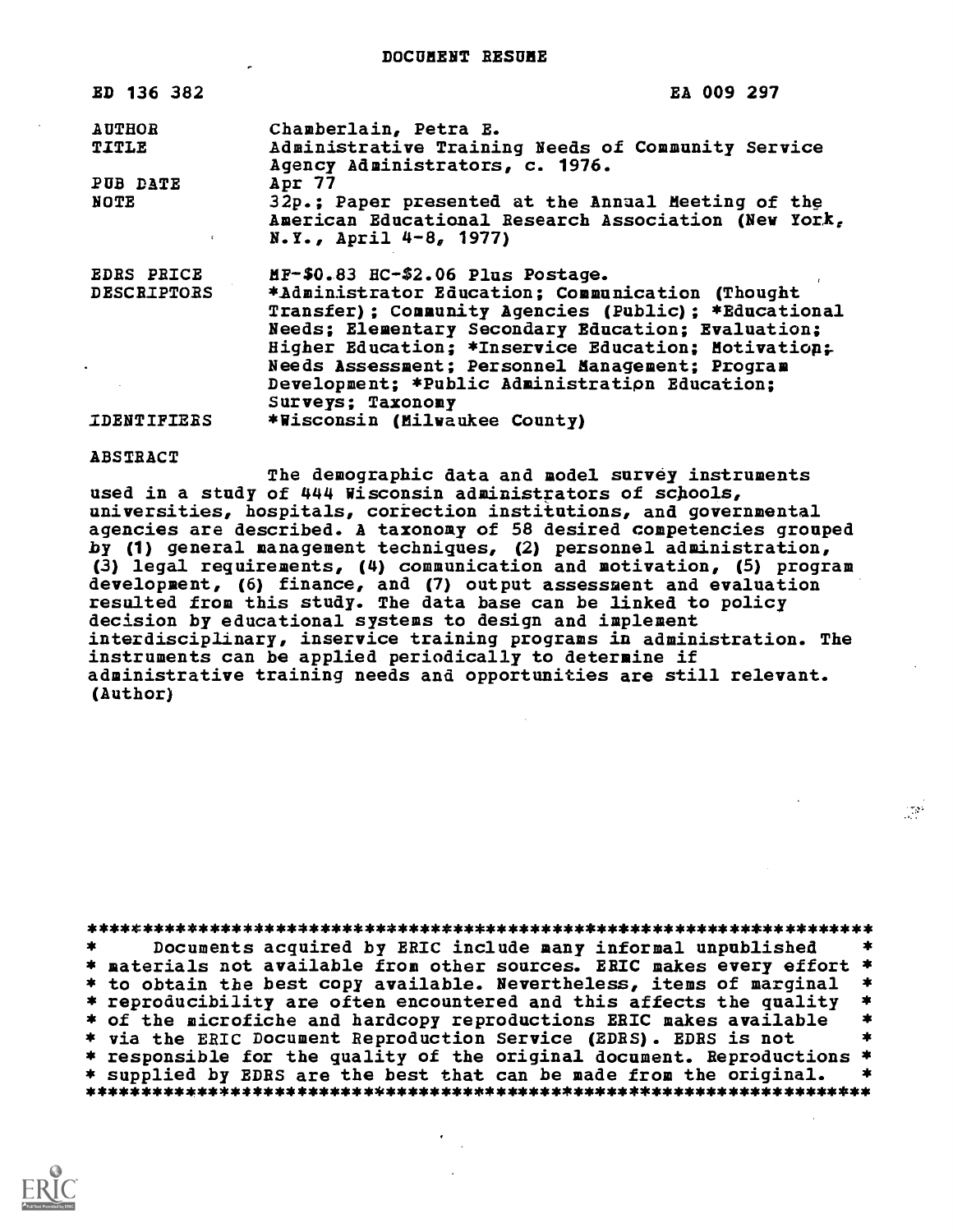SA 009 297

Petra E. Chamberlain, Ph.D. College of Education Texas Woman's University Denton, Texas 76204, 2007 AERA Session 16.17, 1977 U.S. OEPARTMENT OF HEALTH. EOUCATION & WELFARE NATIONAL INSTITUTE OF **EOUCATION** 

THIS DOCUMENT HAS BEEN REPRO. DUCED EXACTLY AS RECEIVED FROM THE PERSON OR ORGANIZATION ORIGIN-ATING IT POINTS OF VIEW OR OPINIONS<br>STATED DO NOT NECESSARILY REPRE-<br>SENT OFFICIAL NATIONAL INSTITUTE OF<br>EDUCATION POSITION OR POLICY

#### ADMINISTRATIVE TRAINING NEEDS OF COMMUNITY

### SERVICE AGENCY ADMINISTRATORS c. 1976

Organizations are perhaps the most ubiquitous characteristic of modern society. They seem to come ir all sizes and shapes, from the small and intimate group working on a local issue of micro-cosmic import to the large, complex bureaucracies of business, industry, and government that directly affect the daily lives of millions of people.

Business enterprise is only one of the organizations of modern society, and business managers are by no means the only kind of administrafors. Community service agencies--schools and universities, professional associations, hospitals and social service agencies, and many others--are also organizations and, therefore, equally in need of managers. Consequently, they all have people in administrative positions, even though they may not be called managers, but administrators, chiefs, directors, or executives. These people perform certain management functions which require particular skills.

Although community service agencies comprise the major growth sector of economic activity in terms of resources consumed, and have been expanding faster than manufacturing in this century, actual output performance has not kept up with growth in resources used (Drucker, 1974). Increasing public criticism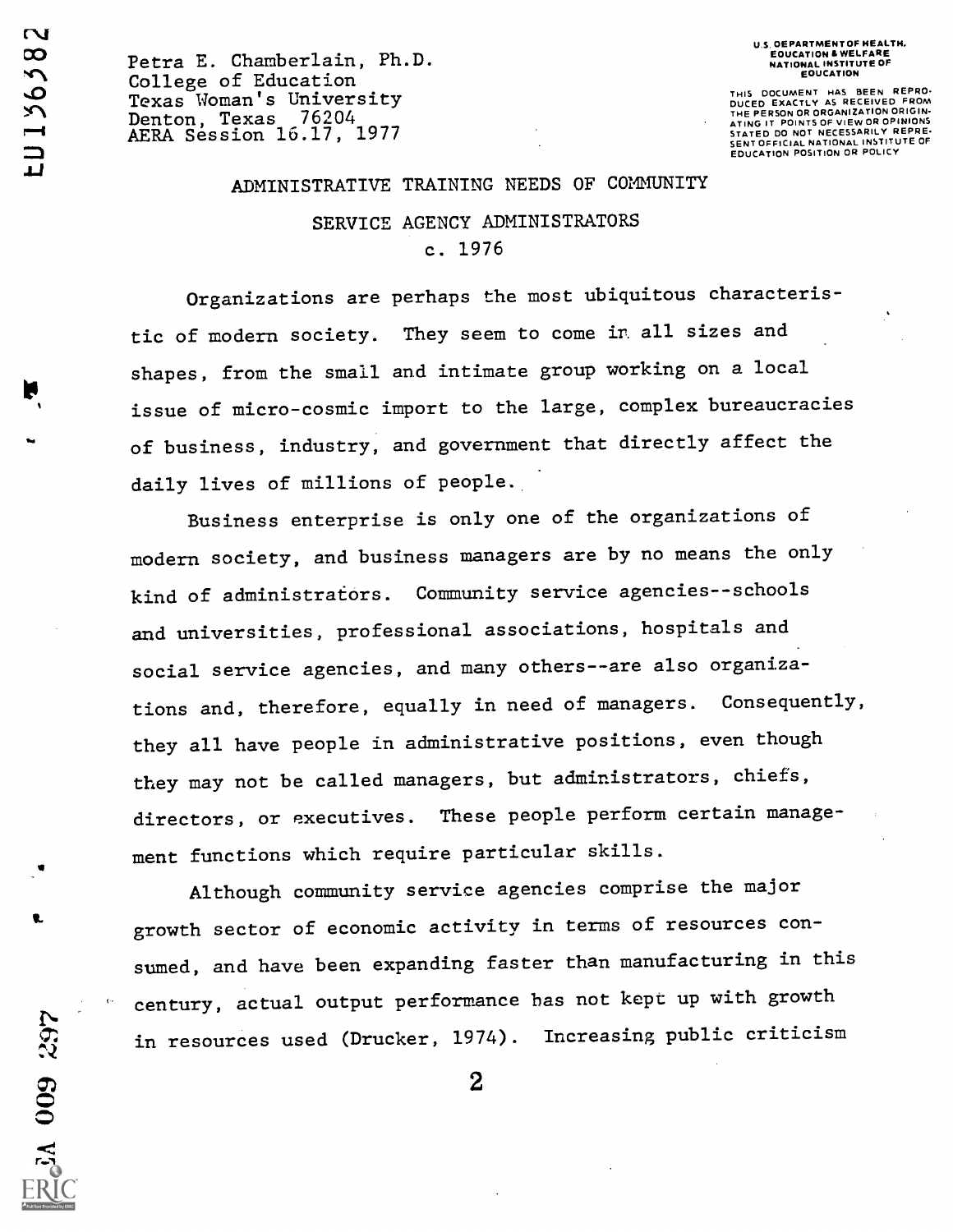over poor performance by schools, social service agencies, hospitals, government and correctional institutions is frequently the result of these organizations' failure to attain their noble and lofty objectives. Subsequently, much public discontent appears to be centered around four areas: 1) failure to respond effectively to the needs of the service agency clientele; 2) inconsistent and badly organized service techniques; 3) dehumanizing, degrading, and insensitive organizational processes in dealing with individual needs; and 4) ill-managed, wasteful, and inefficient operations concerning an ever-increasing shame of public and private funds (Hasenfeld & English, 1974, p. 3). In addition, performance of service agencies may be constrained by affirmative action hiring practices, which result in representatives from the clientele the organization is-designed to serve, such as Afro-Americans, American Indians, women, the physically handicapped, being appointed to administrative positions. Such appointment is not necessarily by virtue of the Weberian (1947) principle of high level technical training but, rather, because of empathetic connection. It is particularly the criticism--of mismanagement and poor performance--which provided the impetus for this study. The implicit charge that "someone is responsible" forms the basis for investigating the preparation and training of the managers of these institutions as well as their needs for on-the-job training to maintain and upgrade their skills. Once these needs have been identified they can be utilized in the design of in-service training pro-

3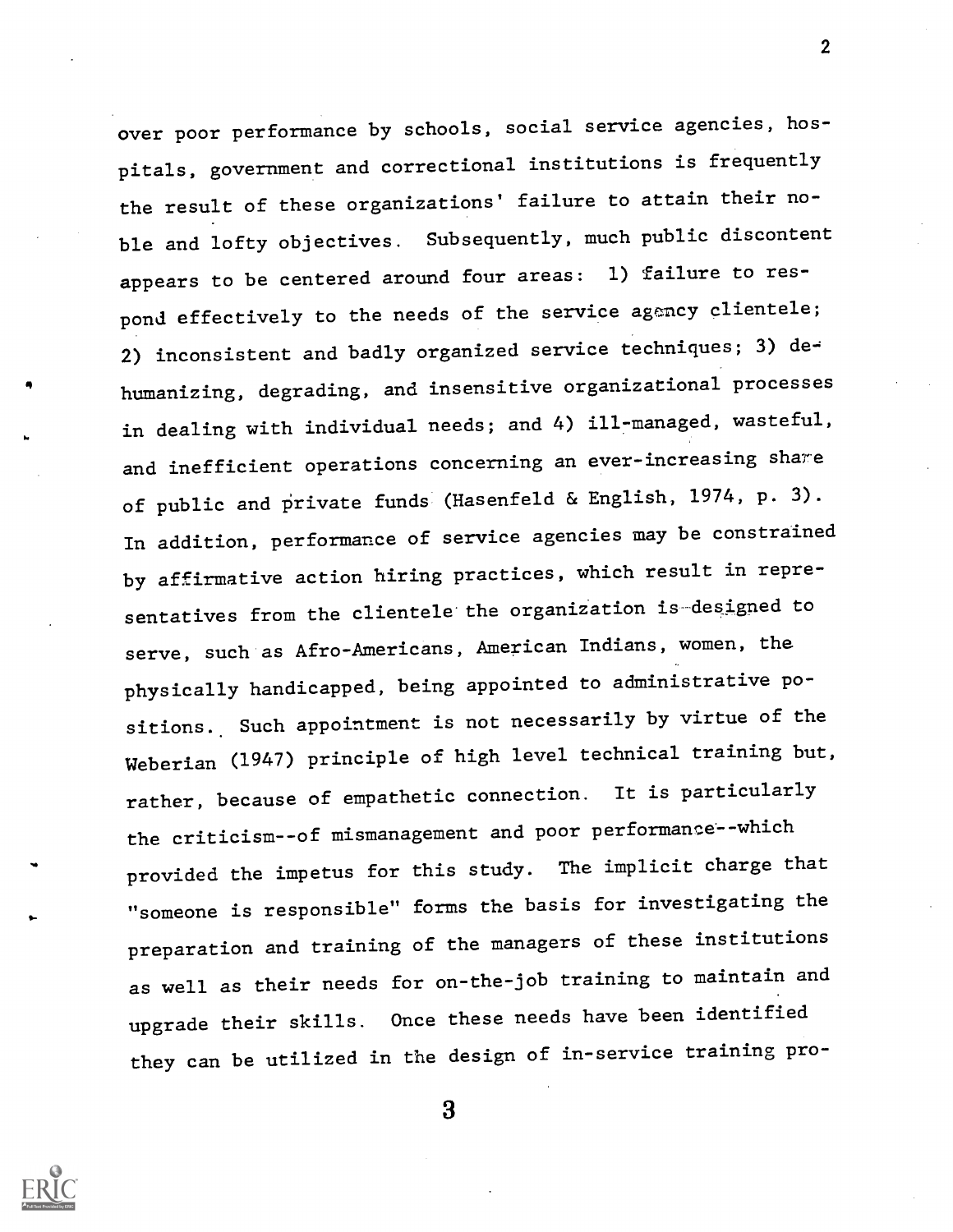grams to facilitate professional development through continuing learning activities.

The manager, as the organization's director of resource allocations and central decision-maker, is charged with the responsibility for overall accomplishment of agency objectives and operational goals. The quality of the administrators and the development and proper use of their full potentialities through training programs may well determine the degree of success or failure of human service organizations. In view of their growth, size and importance, the demand for managers of these organizations to be well trained has intensified (U. S. Occupational Handbook 1974-75). To satisfy the increasing demand for management specialists, particularly in the service industry, the National Manpower Council urges "developing executive and managerial skills and capacities in employees through programs of training" (1974, p. 19). The Manpower Report of the President not only identified and recognized the need for higher education systems to train people in the human service categories but pointed out that "it is still not clear to what degree colleges and universities will be required to extend their efforts in the fields of adult education or professional retraining" (1973, p. 77).

Training programs specifically geared to administrators of service organizations are rare and usually subordinated to the business management context of providing a market consumer with a particular article rather than delivery of a service. Similarly, management training programs that offer some

4

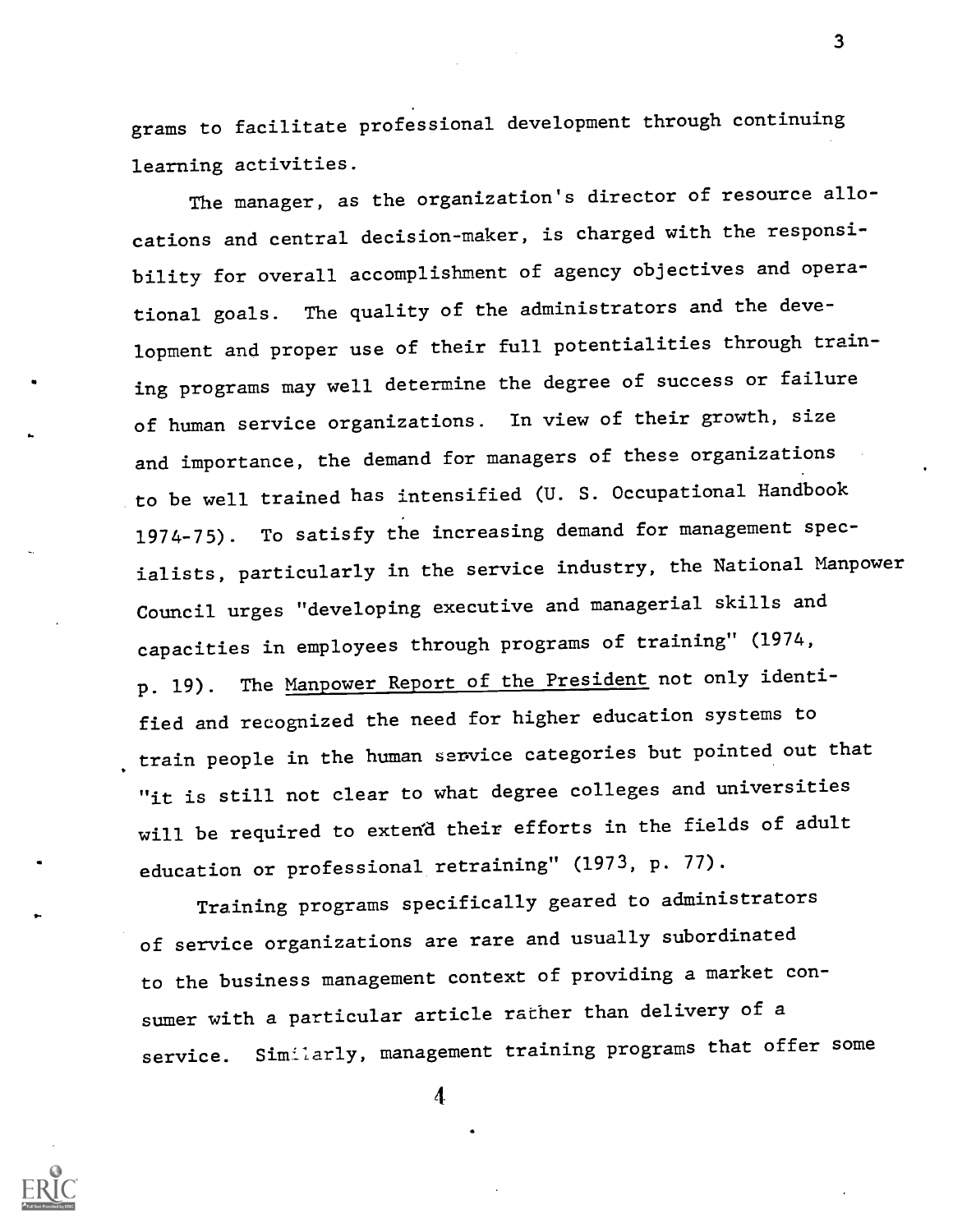body of content, a core that will serve the needs of administrators across all service organizations, are particularly lacking in higher education systems. Business, public, and educational administration departments in most universities and colleges strive to prepare managers or administrators in their special brand of knowledge "stressing that which is unique to the neglect of that which is common" (Miklos, 1972, p. 5).

Critics of in-common training programs of administration point out that fragmentation seriously impairs the development of concepts and theories that would advance the knowledge base of the individual disciplines (Walton, 1970; Goldhammer, 1968; Campbell, 1958). Proponents of common programs, i.e., Lichtfield (1956), Thompson (1960), Parsons (1956), and Culbertson (1965), maintain, however, that there are sufficient commonalities among administrative or management processes in different organizations that the pursuit of the development of a science of administration or training programs of administration is worthwhile. One positive step in that direction is to determine the kinds of educational needs, particularly the administrative training needs, of the people who are currently managing community service agencies. Once these needs have been identified they can be utilized in the design of in-common training programs to facilitate professional development through continuing learning activities.

A study which assessed the administrative training needs of agency administrators by administering an in-depth question-



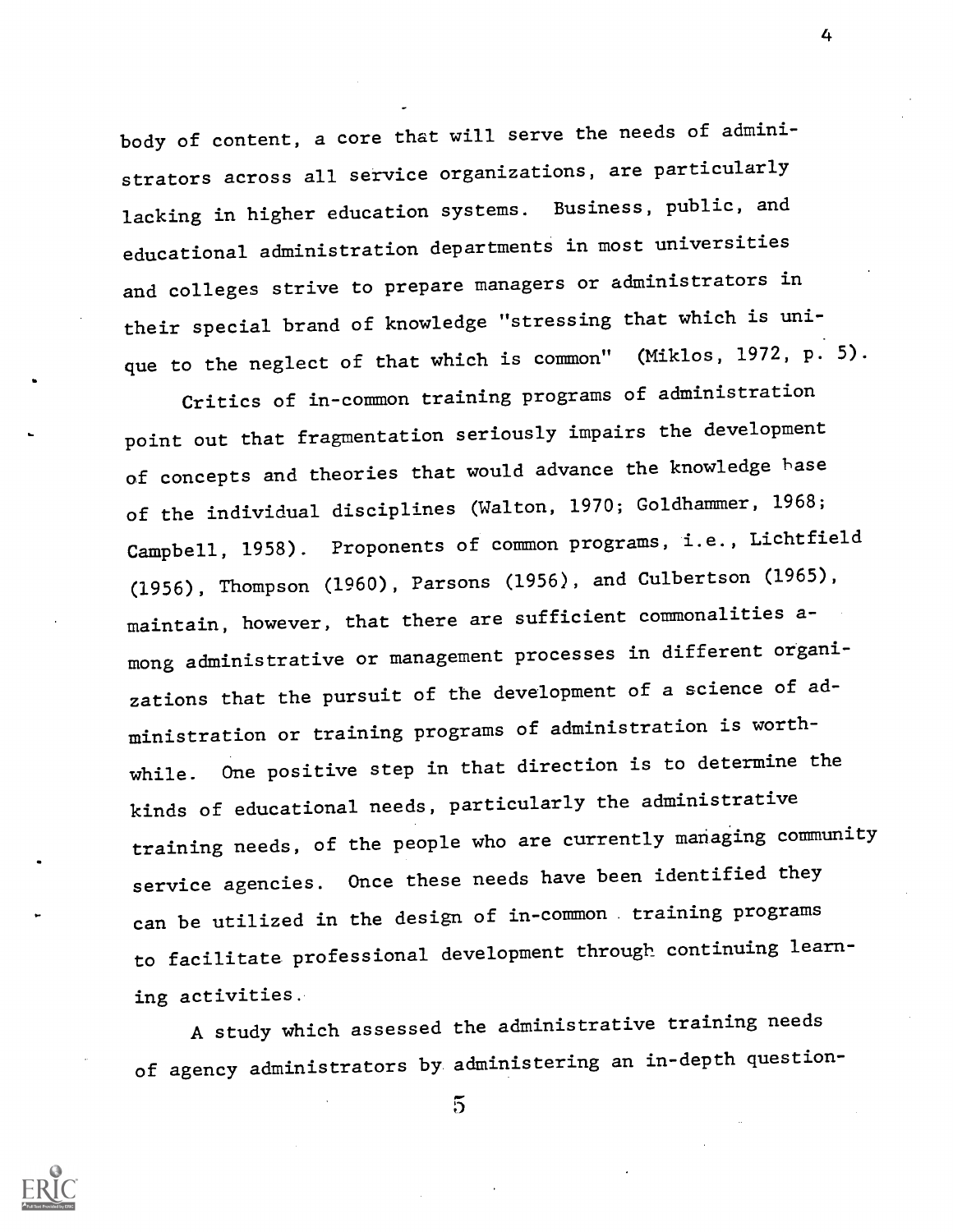naire survey to 568 heads of major service agencies in Milwaukee County, Wisconsin was conducted by this writer (Chamberlain, 1975).

The specific purposes of the study were as follows:

1. To assess the administrative training needs of community service agency administrators, i.e., administrative heads of service organizations in Milwaukee County, Wisconsin;

2. To determine the training background and preparation of agency administrators, i.e., pre- and in-service training, and years of experience in administration;

3. To determine desirable administrative training formats, i.e., length, technique, and form;

4. To determine impediments to administrative training, i.e., human, material, and budgetary obstacles;

5. To identify educational resources and delivery systems known to be available for the training of agency administrators;

6. To provide a data base for the development of administrative in-service training programs and subsequent policy formulations.

## The Study Population

The projected universe of the study was to be all of the service agencies in Milwaukee County.<sup>1</sup> In lieu of a comprehensive directory of such agencies, a list compiled by the Wisconsin

1Milwaukee County is the legally defined boundary which includes the City of Milwaukee and 18 suburban municipalities.

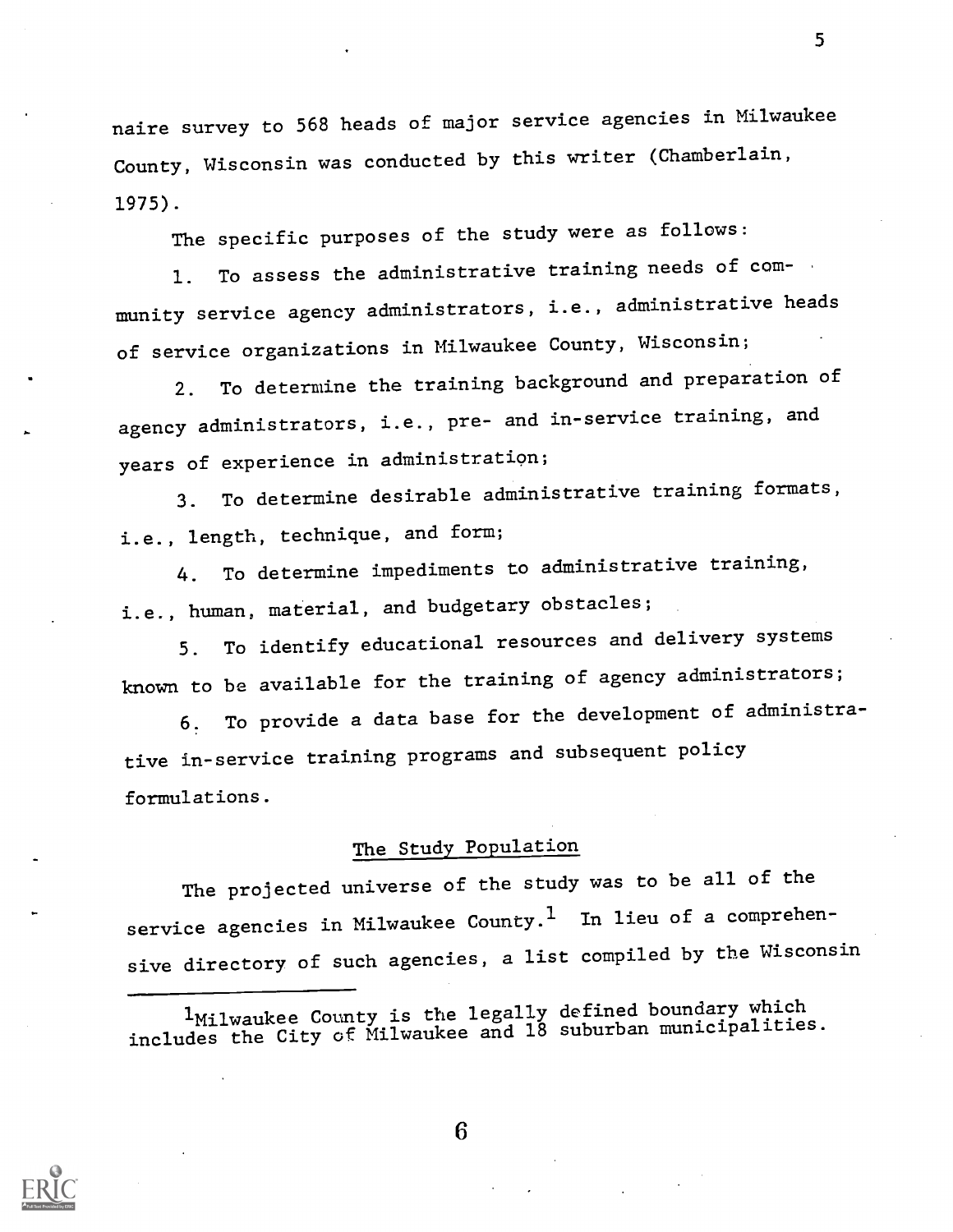Information Resource File (WIS) was used. This listing is located on both a card index and a computer tape and contains 568 agency names.

WIS built its file by locating and listing the following types of organizations:

1. major human service providers, from both the public and private sectors--departments of public welfare, county institutions, municipal health departments, fire departments, police departments, family and child service agencies, and family service;

2. agencies serving older adults--senior service centers, transportation services, recreation programs;

3. major providers of housing related services, including municipal building inspection departments, federal housing agencies, public housing authorities, and private housing agencies;

4. other categories of service agencies not falling into any of the preceding three categories.

The data in the WIS file thus made it possible to classify agencies by name, governance characteristics, and service categories.

## $Sample<sup>1</sup>$

The study was conducted by the use of three separate inter-



<sup>1</sup>For a discussion on sampling procedures, crossbreaks and frequency counts, see F. N. Kerlinger, Foundations of Behavioral ricquency counce,<br>Research (New York: Holt, Rinehart and Winston, Inc., 1973), Research (New York: 1925, 1986) Isaac, Handbook in Research and Chapters 8 and 10; and Stephen Isaac, Handbook in Research and Evaluation (San Diego: Robert R. Knapp, 1971), p. 121.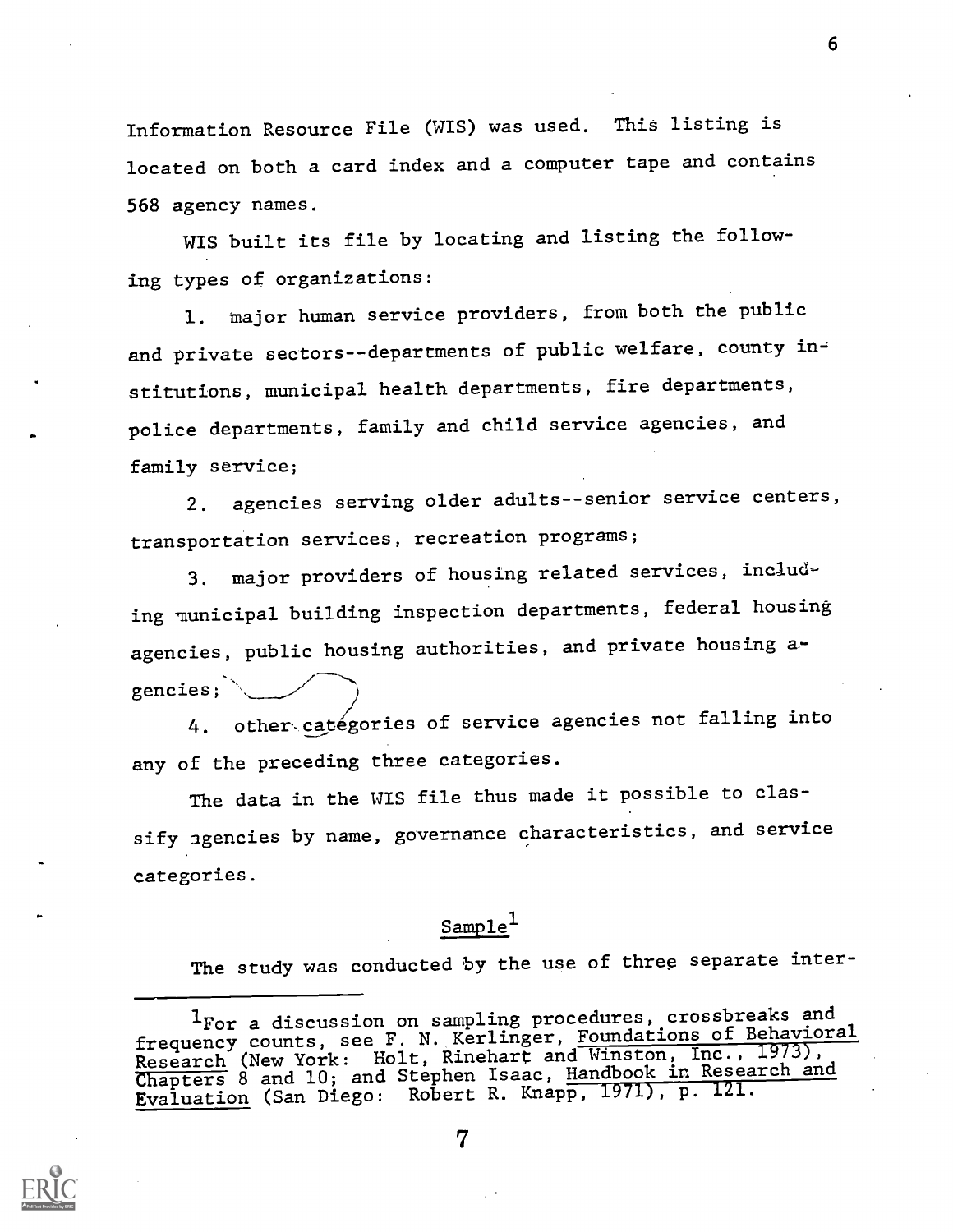view instruments:a pilot instrument, a semi-structured instrument, and a structured instrument. A pilot instrument, which was lengthy and open-ended, was designed to identify key areas of concern. The semi-structured instrument, shorter, more focused, and more structured than the pilot  $\hat{A}$ nstrument, was based upon the results obtained from the pilot instrument. The third and final instrument was based upon the results of the first two instruments and was still more brief, more focused, and more structured. Each of these instruments required its own sample, with the more lengthy and more open-ended instrument having the smaller sample, and the final instrument the largest sample.

The sample for the pilot instrument consisted of the head administrators of seven service agencies which were suggested by the United Community Services of Greater Milwaukee, Inc., and which comprise a cross section of the following service areas: housing, government, education, family, "well person," and volunteer. The smallness of sample at this initial stage of instrument development appeared to present little handicap since this phase was primarily exploratory, with the purpose of developing improved survey instruments rather than obtaining definitive and final results.

The goal in applying the second instrument was to collect data from a sample large enough to approach the universe population in all significant characteristics but small enough to analyze, given the time, cost and utility constraints, in a

8



 $\mathcal{T}$  and  $\mathcal{T}$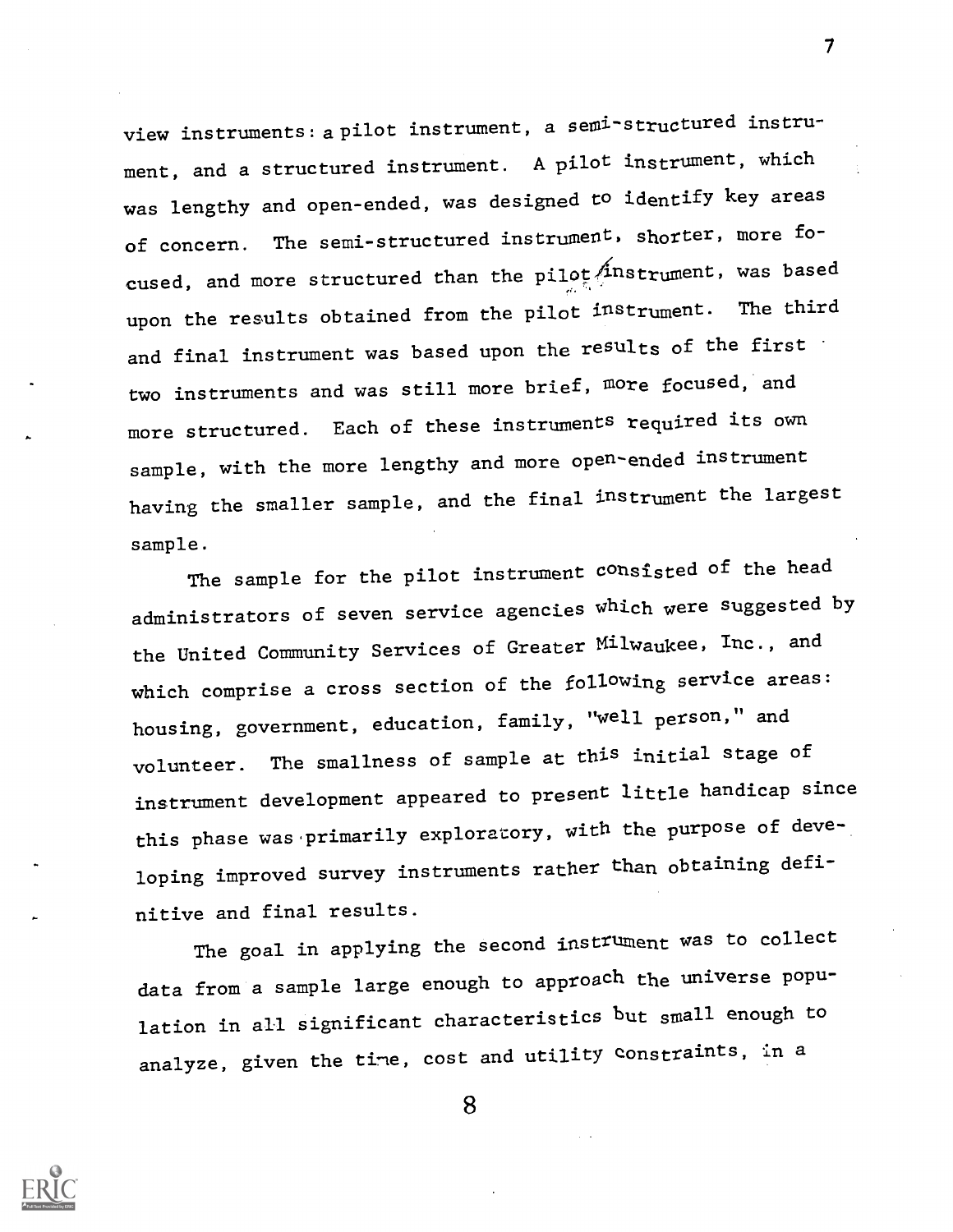fashion which, like the pilot instrument was still exploratory. Whereas the pilot project queried only agency heads, the se- , cond instrument also interviewed administrative staff and agency board members. This was done in order to determine whether staff and/or board members differed substantially from agency heads in their perception of administrative training needs. Again, the purpose was exploratory so as to ascertain whether it was sufficient for the final instrument to interview only heads of agencies.

A randomized sample of 20% of the total universe of 568 agencies was obtained.<sup>1</sup> This was done in order to collect data from a sample population of agency heads for the semistructured instrument. Random sampling as a method of selection was used in order to ensure that all possible samples of a fixed size had the same probability of being chosen from the universe in question (Kerlinger, 1973, p. 118). This resulted in a final random sample of 30 agencies. These agencies constitute a sample of the various religious institutions, schools, hospitals, ideological-political organizations, colleges and universities, voluntary associations, correctional institutions, and rehabilitation facilities, etc., of the larger population of community service agencies contained in the WIS file.



8

<sup>&</sup>lt;sup>1</sup>The UNIVAC 1106 computer data processing facility at the University of Wisconsin-Milwaukee was utilized to obtain a 20% random sample.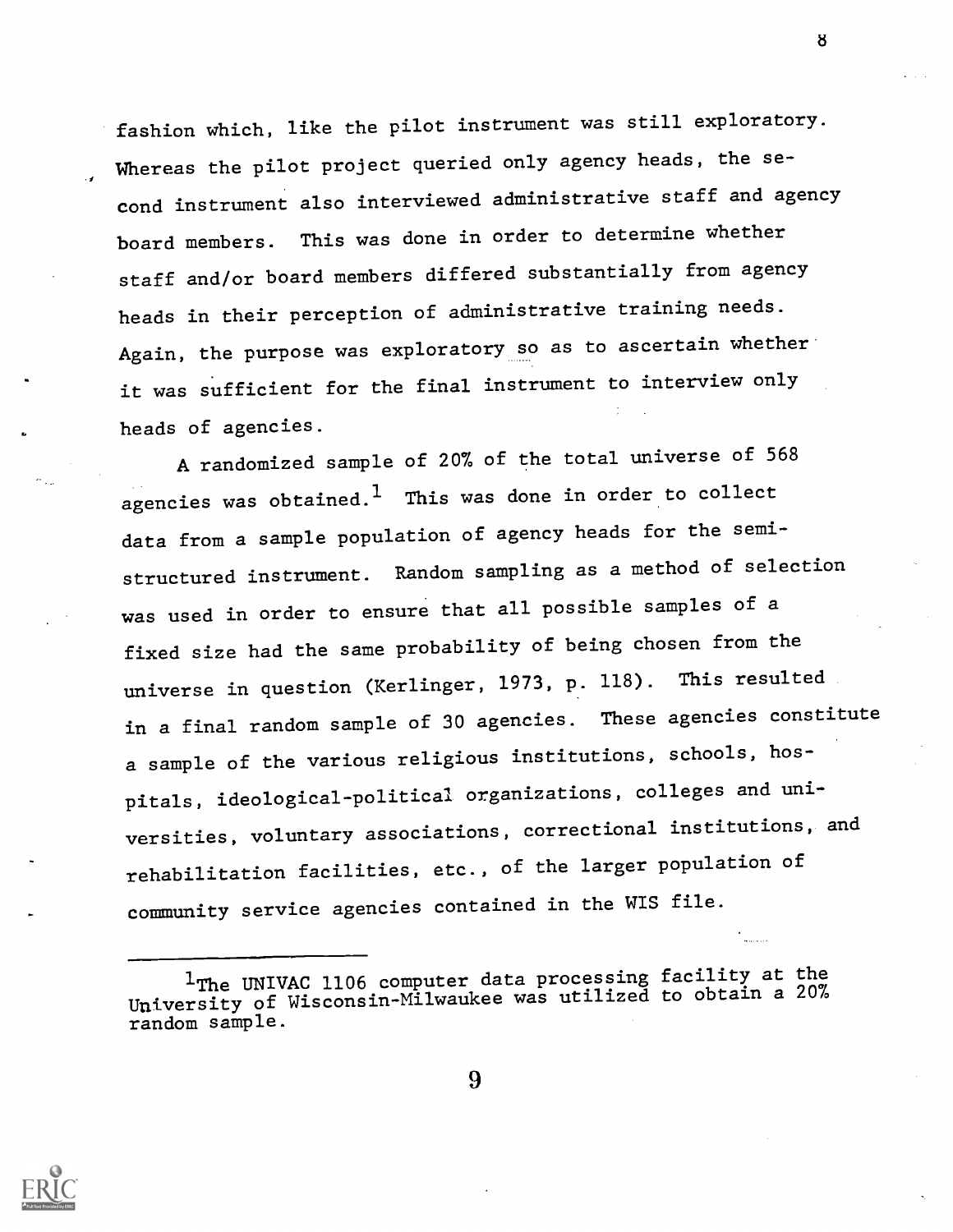#### Methodology

Three instruments were developed to collect data for the project. A breakdown of the instruments and respondent groups  $\bigcup$ ,  $\bigcup$ ,  $\bigcup$ ,  $\bigcup$ ,  $\bigcup$ ,  $\bigcup$ ,  $\bigcup$ ,  $\bigcup$ ,  $\bigcup$ ,  $\bigcup$ ,  $\bigcup$ ,  $\bigcup$ ,  $\bigcup$ ,  $\bigcup$ ,  $\bigcup$ ,  $\bigcup$ ,  $\bigcup$ ,  $\bigcup$ ,  $\bigcup$ ,  $\bigcup$ ,  $\bigcup$ ,  $\bigcup$ ,  $\bigcup$ ,  $\bigcup$ ,  $\bigcup$ ,  $\bigcup$ ,  $\bigcup$ ,  $\bigcup$ ,  $\bigcup$ ,  $\bigcup$ ,  $\bigcup$ ,  $\bigcup$ utilized to obtain information on administrative training needs is shown in Table 1. Since only 7 administrative heads of

#### Table 1

Instruments and Respondent Groups Utilized to Obtain Information on Administrative Training Needs

| Instrument |                                                                                      | Respondent                    | Count                    |
|------------|--------------------------------------------------------------------------------------|-------------------------------|--------------------------|
| 1.         | Open-Ended Pilot Interview<br>Questionnaire<br>$(1 \t1/2-2 \text{ hours in-person})$ | Agency Head                   |                          |
| 2.         | depth interview)<br>Semi-Structured Question-                                        | Agency Head<br>Administrative | 30                       |
|            | naire<br>(15 minute telephone<br>survey)                                             | Staff<br>Board Member         | $36a$<br>$83b$<br>$444c$ |
| 3.         | Structured Questionnaire<br>(15 minute telephone<br>survey)                          | Agency Head                   |                          |

a<sub>Out of</sub> 38 administrative staff initially contacted, 36 responded.

bout of 101 board members initially contacted, 83 responded.

cout of 568 agency heads contacted, 444 responded. agencies were interviewed for the Open-Ended Pilot Questionnaire, the data base derived was sufficient to provide indicators of need, but not adequate to make valid statements about administrative training needs. The final questionnaire, the struc- . tured instrument, was formulated by refining and modifying the Semi-Structured Questionnaire based on data generated from the

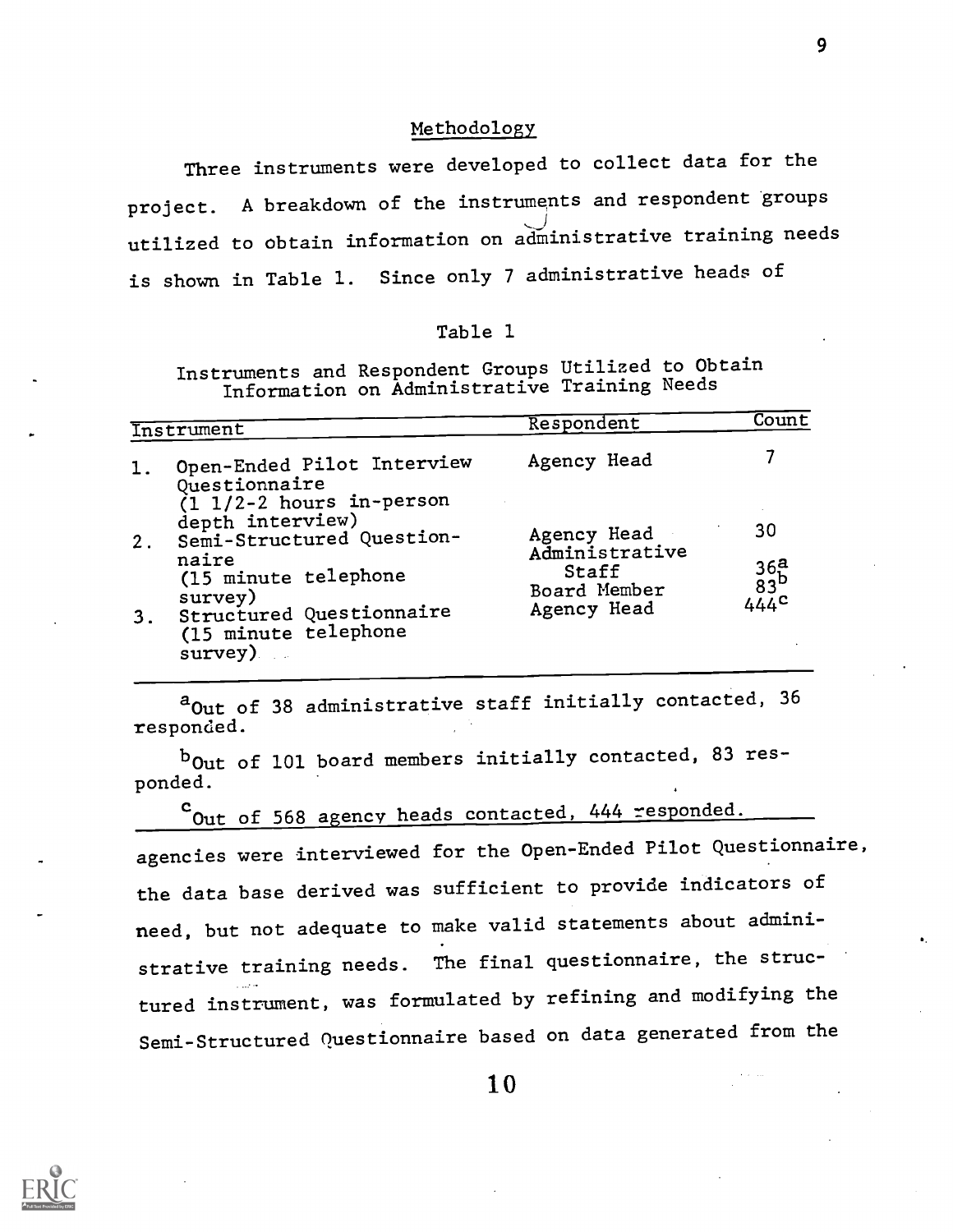administration of the Semi-Structured Questionnaire to a random sample of 30 agency heads, 36 administrative staff, and 83 board members. The data gathered at this point was used to formulate a Structured Questionnaire that would be expedient given time, cost, and utility constraints, effective in terms of assessing administrative training needs, and efficient in terms of conducting the survey.

## 1. Open-Ended Pilot Questionnaire

A review of the literature provided a conceptual framework for the formulation of open-ended questions on "what is needed?" Drucker's (1974, p. 400) five basic management skill or task categories (a) setting objectives, i.e., determining goals and communicating these; (b) organizing, i.e., analyzing, classifying, and dividing activities, decisions, and relations into manageable jobs; (c) motivating and communicating, i.e., making a team out of the people that are responsible for various jobs via constant communication to and from his subordinates, supervisors, and colleagues; (d) developing people, i.e., others and himself; and (e) measuring, i.e., analyzing, interpreting, and appraising performance, were found to be most appropriate for this study. Once the above competency base was established, open-ended questions were constructed to enable the respondents to discuss in depth their training needs in the particular skill area. Expert testimony was sought to validate the instrument and three pilot tests were conducted. Though the various advantages and disadvantages of depth interviewing as reported

11.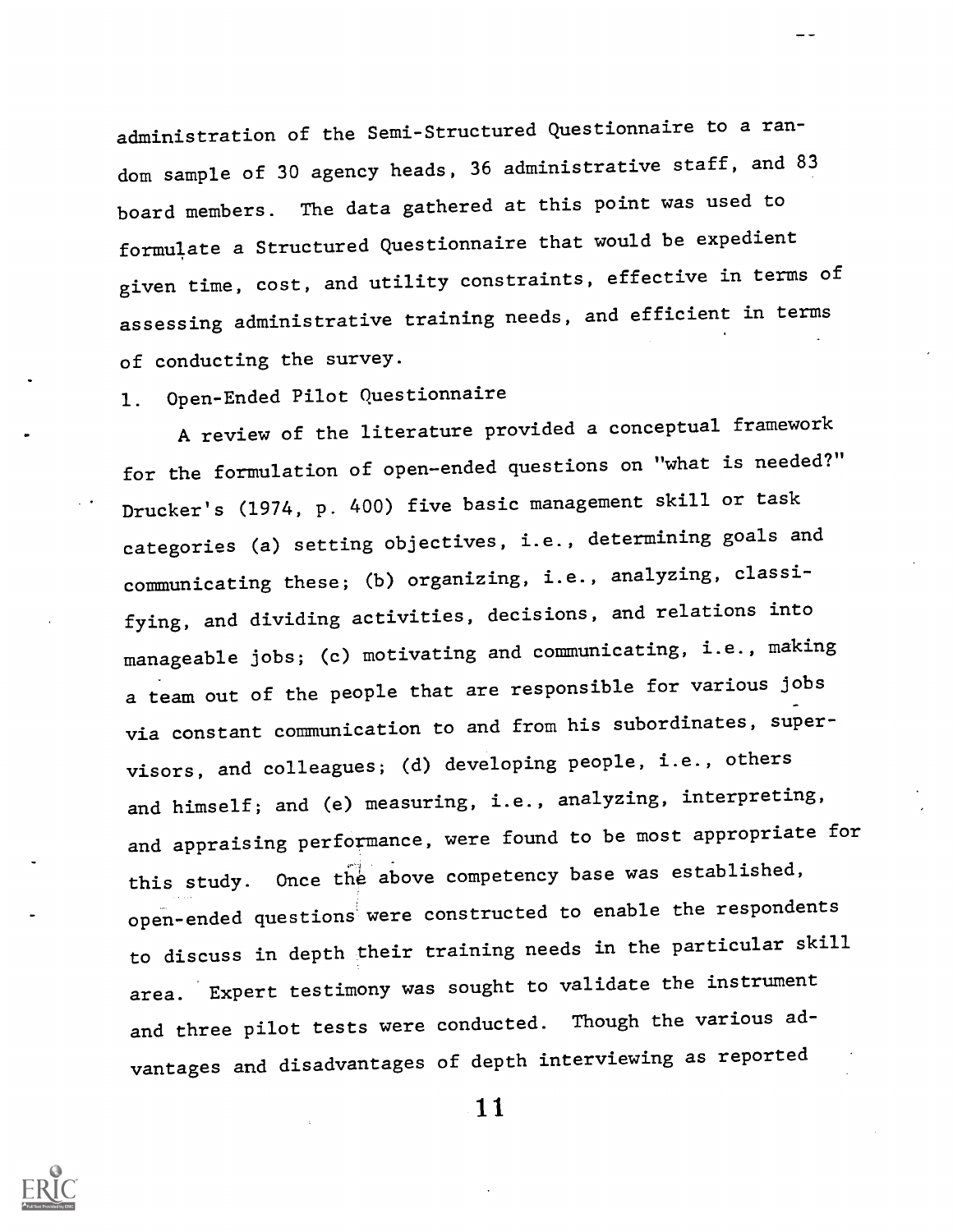in the literature will not be repeated here,<sup>1</sup> the procedures followed were productive. In addition, the purpose of the openended questions was to enable the respondents to be less restrictive in their answers, and to provide the investigator with unanticipated concepts or variables which would be useful in formulating more structured questions.

Aside from gathering general demographic information, the questions were formulated to conform to three purposes of the study. The purposes are as follows: (a) to determine the kinds of administrative training needs agency administrators have in the internal management of service agencies, (b) to determine the pre- and in- service training of agency administrators, and (c) to determine the educational resources and delivery systems available to agency administrators.

The personal interviews lasted one and one-half to two hours. These interviews, which were conducted by the investigator, 'included a total of 22 questions. The answers were written out by the interviewer and in some instances supplemented by supporting material obtained from the agency director such as brochures or pamphlets on agency goals.

2. Semi-Structured Questionnaire

The same three purposes which guided the construction, field testing, and revision of the Open-Ended Pilot Questionnaire apply, to the Semi-Structured Questionnaire. However, the analysis of the questions and responses to the initial

1See Phillips, 1971; Isaac, 1971; Wiseman and Aron, 1970; and Hyman,  $1955.$  12



a. J.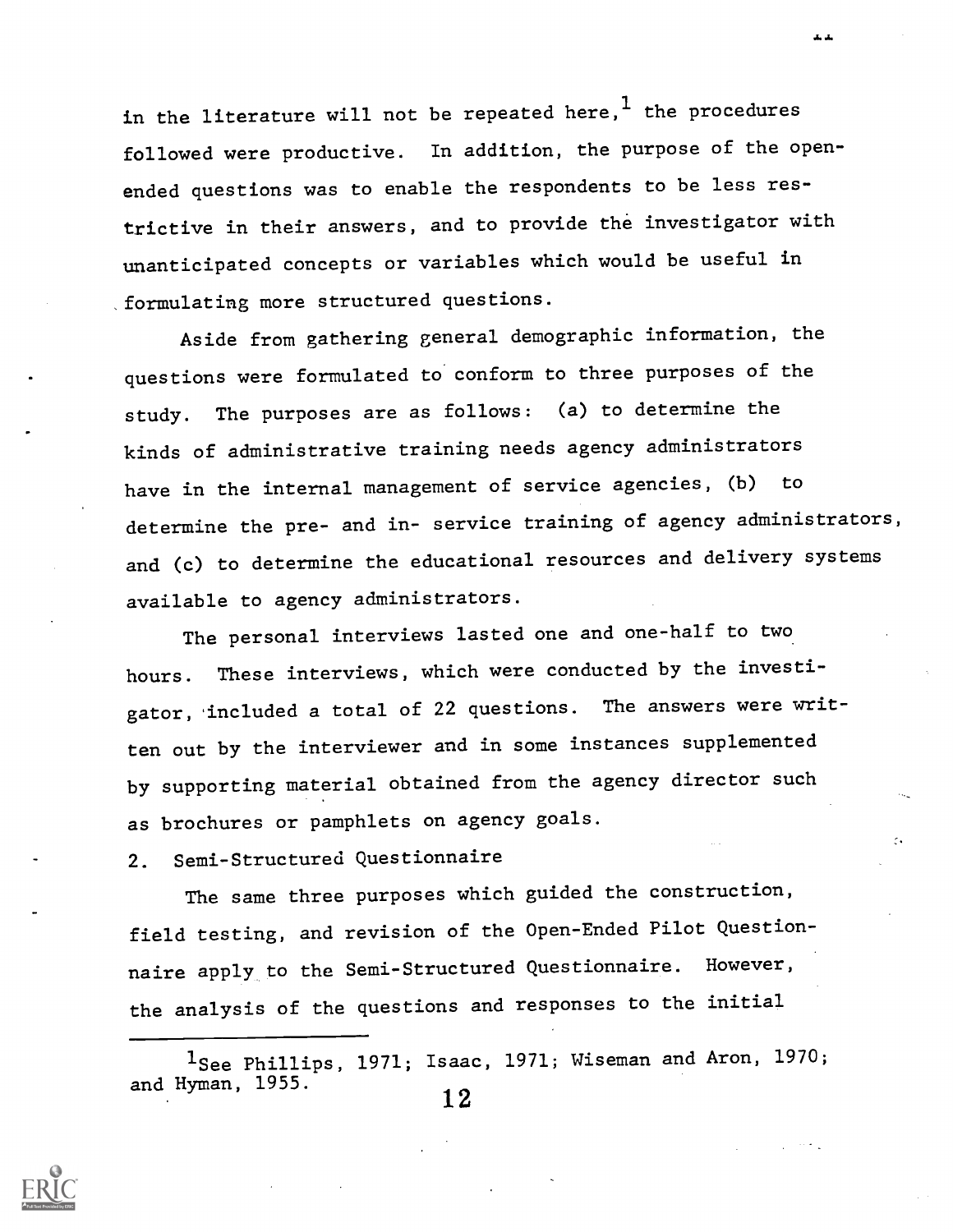instrument suggested a number of modifications in the development of the semi-structured questions. Since this questionnaire was conducted over the telephone to administrative staff and board members in addition to agency heads, changes in the instructions and wording of the questions were also made where appropriate and necessary. Hence, two additional instruments, one for staff and one for board members were printed and administered. The contract of the property of the property  $\frac{p_{\text{ilot}}}{}$  Question aire

The 14 categories which evolved out of the Open-EndedTresponses were placed into a Strongly Agree-Agree-Disagree-Strongly Disagree response scale to be asked of agency heads, administrative staff, and board members. These 14 categories built on the competency base of Drucker's (1974) five administrative task areas which constituted the conceptual framework for the previous openended questionnaire.

Two experienced telephone survey interviewers were hired and trained to preserve uniform objective interview conditions. In order to overcome at least partially some of the disadvantages attached to the use of single item measurement as in the 14 skill areas, each interviewer was given a short definition for the individual categories and instructed to only read these to the respondent. This was primarily done to preserve the unidimensionality of the concept for the respondents (Phillips, 1971, p. 243). All questionnaire items were read from a uniform format and all responses were recorded verbatim. Two weeks before the telephone survey began, a cover letter explaining the pur-

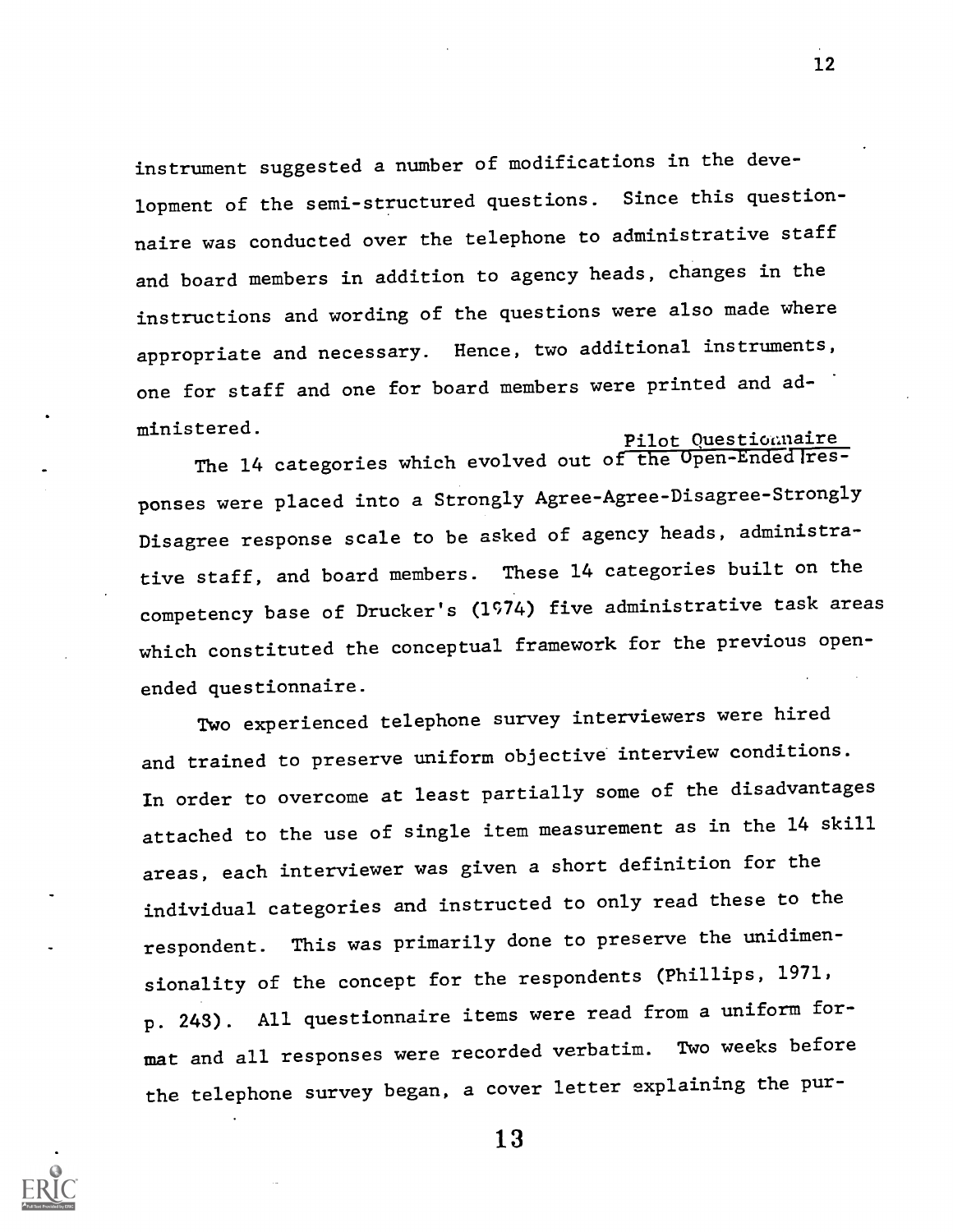poses of the investigation was sent to the agencies and to the homes or places of work of board members. This letter explained the purposes of the investigation and solicited the cooperation of the respondents. The telephone interviews were conducted over a period of ten consecutive days.

A total of 149 individuals responded to the questionnaire. The responses were then collected, coded, and machine tabulated and percentages were computed, utilizing the UNIVAC 1106 at the University of Wisconsin-Milwaukee Data Processing Center, COLFREQI FORTRAN program.

## 3. Structured Questionnaire

In keeping with the conceptual framework of the purposes of the study, the questions in this final instrument were a synthesis of recommended competencies outlined in the literature and of the responses by 37 agency heads, 36 administrative staff, and 83 board members to questions on the two previous instruments. Each of these items was checked to provide a frequency count and ranked to provide an estimate of the order of importance.

Agency heads were asked the following: (a) the extent to which they agreed that additional administrative training in 58 specific administrative duties grouped into 7 major category headings would be helpful to them<sup>l</sup> and space was provided for comments, (b) to rank in order of importance four obstacles



<sup>&</sup>lt;sup>1</sup>A four-point Likert scale (Strongly Agree-Agree-Disagree-Strongly Disagree) was utilized to estimate the extent of agreement.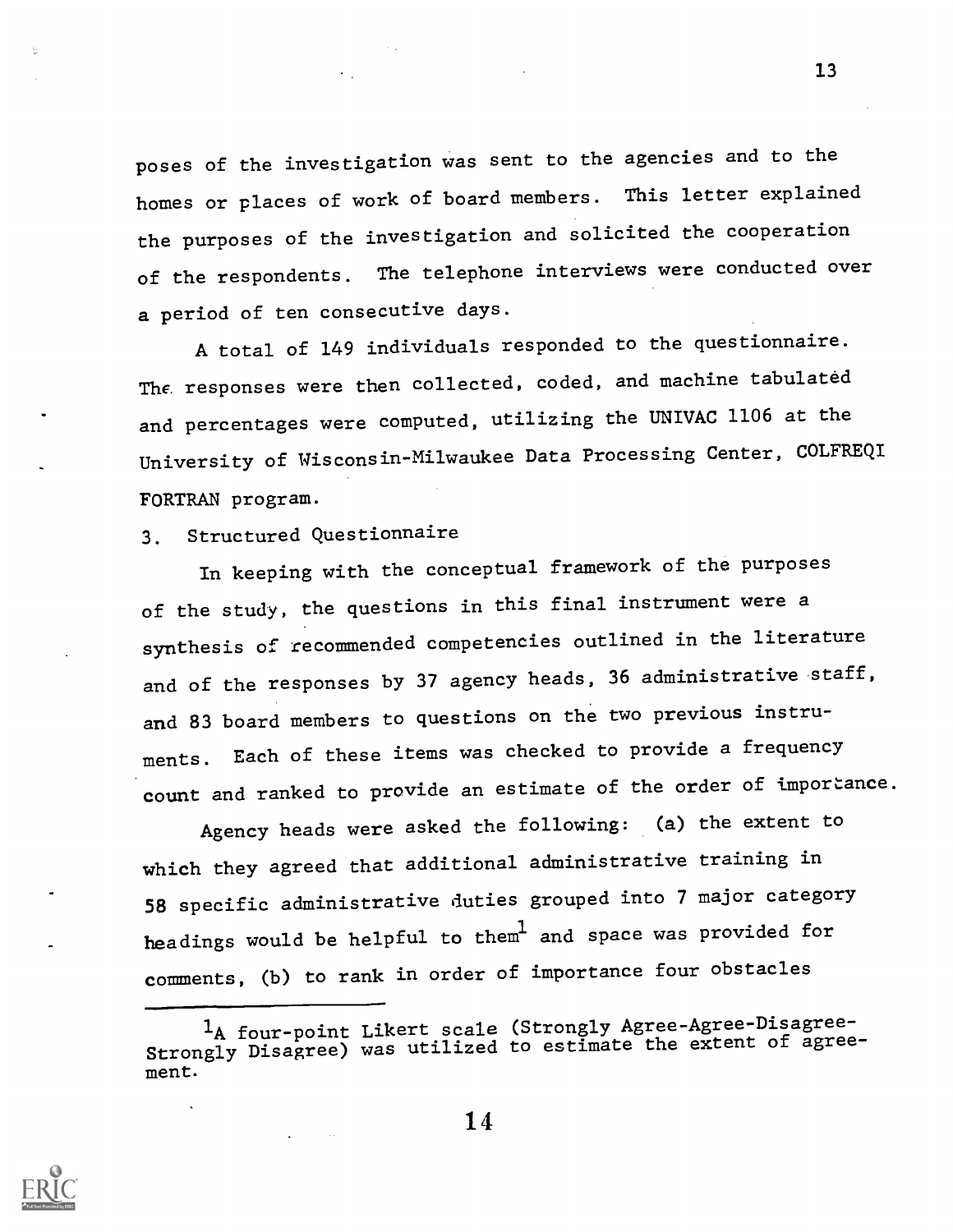that sometimes prevent agency administrators from participating in additional administrative training, (c) to state which of 18 formats for administrative training they preferred, (d) to identify their college degree, if any, and in what area, (e) to state the number of years of experience in administration, (f) to state their age, and (g) to state their sex.

A pilot test of the instrument was performed. Revisions. were made in the internal ordering of the items and questionnaire pages containing the seven major classifications were presented in random order. Questions were distributed in random order. On one half of the questionnaires, this random order was reversed. In addition, the pages of the instrument were presented in random order to avoid response bias and to equalize the respondent fatigue factor. A cover letter was sent to all 568 agencies outlining the purposes of the study and asking for cooperation.

Six trained interviewers attempted to contact 568 agency administrators to solicit their participation in the 15 minute telephone survey. These 568 agency administrators included the 30 agency heads contacted in the Semi-Structured Questionnaire and the 7 agency heads contacted in the Open-Ended Pilot Questionnaire.

Four hundred forty-four agency administrators out of the 568 agencies listed in the WIS file participated in the study.<sup>1</sup>



15

<sup>1</sup>Some of the agencies were incorporated into larger enterprises, other agencies were no longer in existence from the time prises, other agencies were in ling was obtained, and others<br>the orginal computer print out listing was the interviewing took were closed during the summer months when the interviewing took place.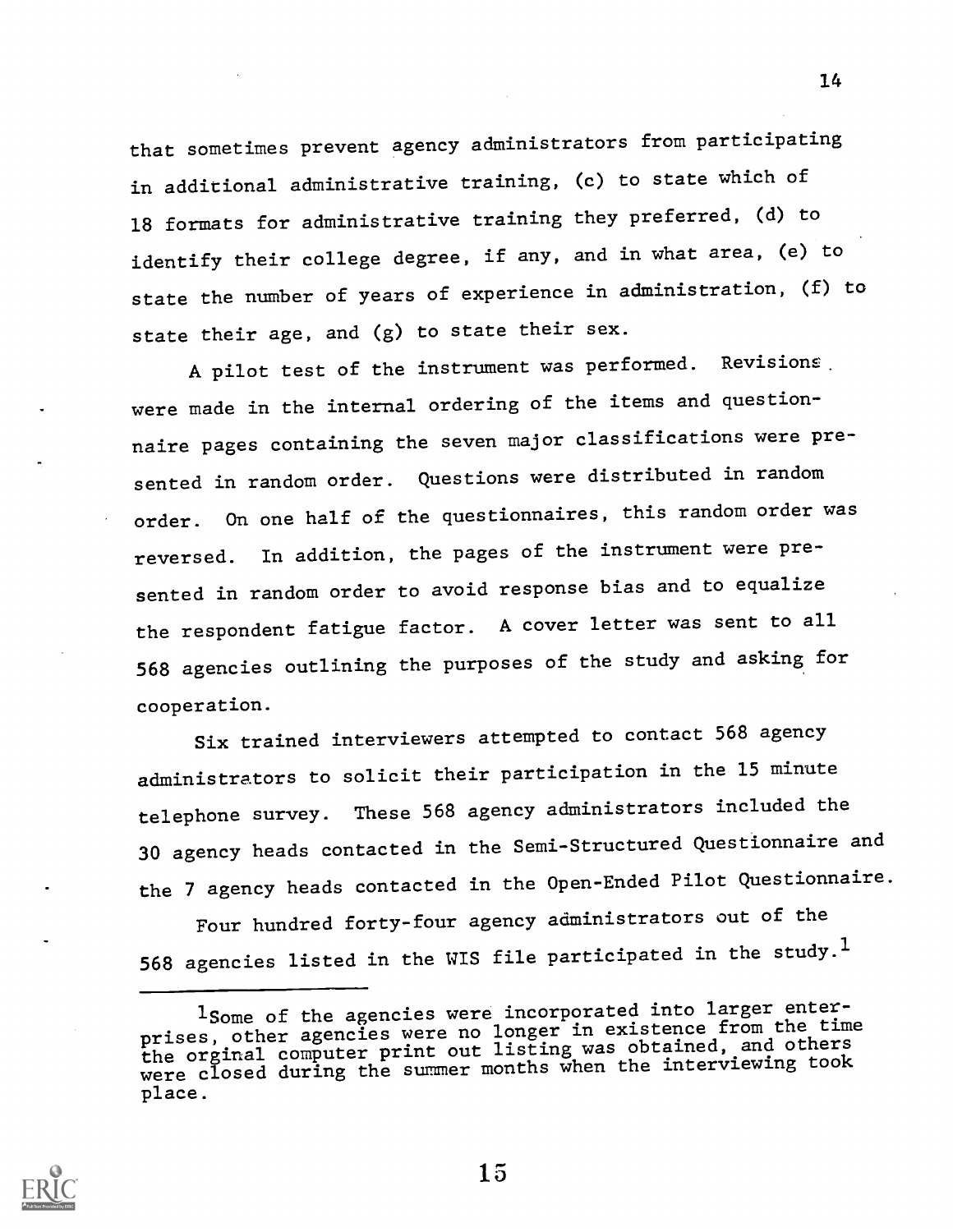Some of the reasons for not participating were lack of time and interest. Some respondents wanted the questionnaire mailed out to them before they would respond. This was not done and they subsequently refused.

The questionnaires were collected, the questionnaire pages reordered for coding purposes, index numbers were assigned to responses and the responses were machine tabulated and verified to facilitate computerized data analysis.

An analysis of crossbreaks utilizing the Chi-Square technique described by Kerlinger (1973), on each of the 58 items broken out by respondent characteristics, was performed to determine statistical significance of the observed response frequencies. The  $.05$  level of significance was utilized to test for differences within the categories of age, sex, experience, educational level, and degree area.

The power of the instrument to generate data reliably was tested by computing an alpha reliability coefficient (Cronbach, 1951) for the 58 items grouped into the 7 major administrative training classifications. The combined alpha was a = .9599, which indicates an extremely high degree of internal consistency.

The major procedures used to attain reliability were as follows:

- 1. crosschecking by six different people of response coding
- 2. standardization of category description for interviewers
- 3. random assembly of structured questionnaire pages to eliminate possible respondent bias based on question order



16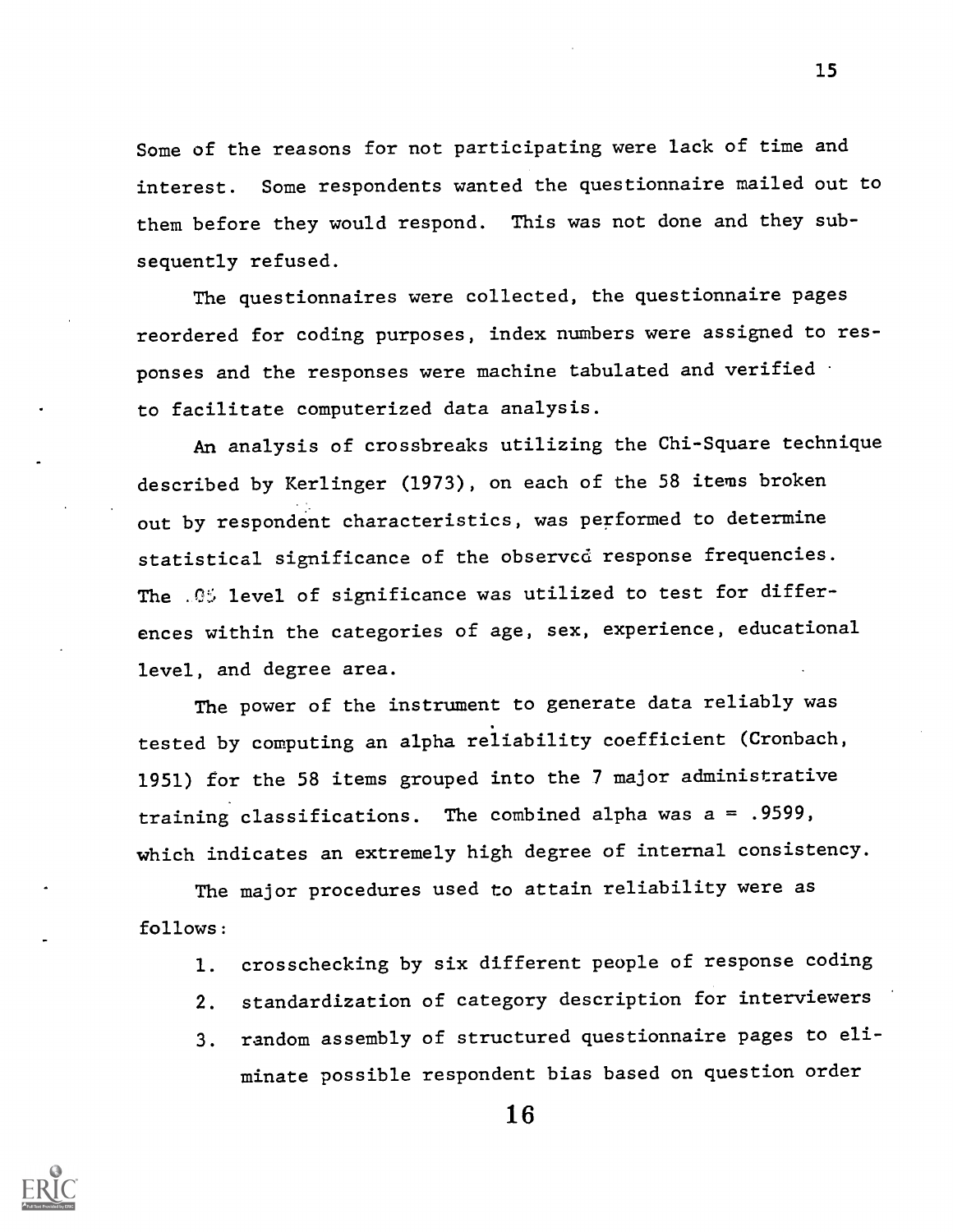(of the 500 questionnaires, half had item ordering arranged according to one random order and the other half according to the reverse random order)

4. prohibition of interviewers' adding any verbal material not contained in the questionnaire.

The following validation techniques were applied.

- 1. pilot test
- 2. expert testimony
- 3. use of varying questionnaire formats such as openended, semi-structured, and structured
- 4. review of the literature to obtain basic competency categories
- 5. clarifying, expanding, and modifying questionnaire categories and instructions based on interim results, during the instrument development phase.

#### Major Findings

An analysis of the data base generated from the Structured Questionnaire, along with a discussion of some of the conclusions that can be drawn and some of the implications that these conclusions and findings portend follows.

The perceived administrative training needs of community service agency administrators in Milwaukee County are presented in Figure 1--Taxonomy of Desired Competencies. This taxonomy was developed from the responses to the 58 training need items grouped into 7 subject areas of the Structured Questionnaire. These 58 training items which agency administrators perceive as

16



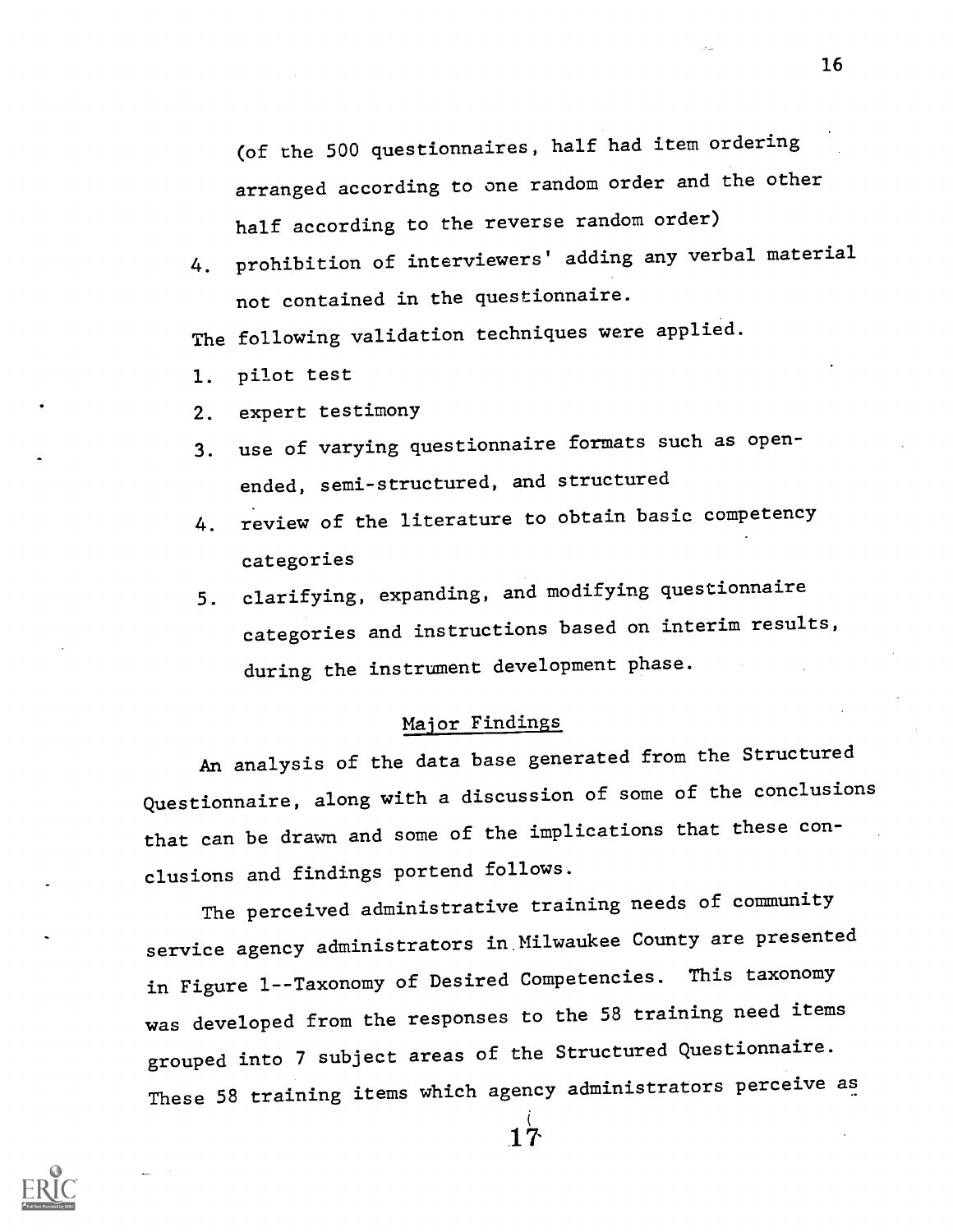# Figure 1

 $\pmb{\mathsf{I}}$ 

# Taxonomy of Desired Competencies

| Respondent<br>Agreement                    | Training Areas                                    |                                                                                                                                                                                                         |                                                                                                                                                                 |                                                                                                                                                     |  |
|--------------------------------------------|---------------------------------------------------|---------------------------------------------------------------------------------------------------------------------------------------------------------------------------------------------------------|-----------------------------------------------------------------------------------------------------------------------------------------------------------------|-----------------------------------------------------------------------------------------------------------------------------------------------------|--|
| on Impor-<br>tance of<br>Training<br>Needs | Legal<br>Requirements                             | II<br>Personnel<br>Administration                                                                                                                                                                       | III<br>Program<br>Development                                                                                                                                   | IV<br>Output Assessment<br>and Evaluation                                                                                                           |  |
| Major<br>(over<br>70%)                     | Law<br>Government Rules<br>and Regulations        | Administrative<br>Leadership<br>Identifying Super-<br>vising Respon-<br>sibilities<br>Establishing<br>Standards of<br>Performance<br>Placing Staff<br>Establishing Con-<br>trols to<br>Monitor Progress | Program Planning<br>Setting Priorities<br>and Timetables<br>Coordinating Work<br><b>Funding Procedures</b><br>Proposal Writing<br>Organizing<br>Policy Planning | Supervision<br>Output Assessment<br>Quality Control<br>Program Evaluation<br>Assessing Organi-<br>zational Goals<br>Revising Opera-<br>tional Goals |  |
| Moderate<br>(between<br>$50 - 70\%)$       | Negotiations                                      | Developing Job<br>Descriptions<br>In-Service<br>Training<br>Staff Development                                                                                                                           | Coordinating<br>Resources                                                                                                                                       | Staff Evaluation<br>Accountability                                                                                                                  |  |
| Minor<br>(less<br>than<br>$50\%)$          | Grievance<br>Procedures<br>Funding<br>Legislation | Volunteer Training                                                                                                                                                                                      |                                                                                                                                                                 |                                                                                                                                                     |  |



 $\mathbf{z}$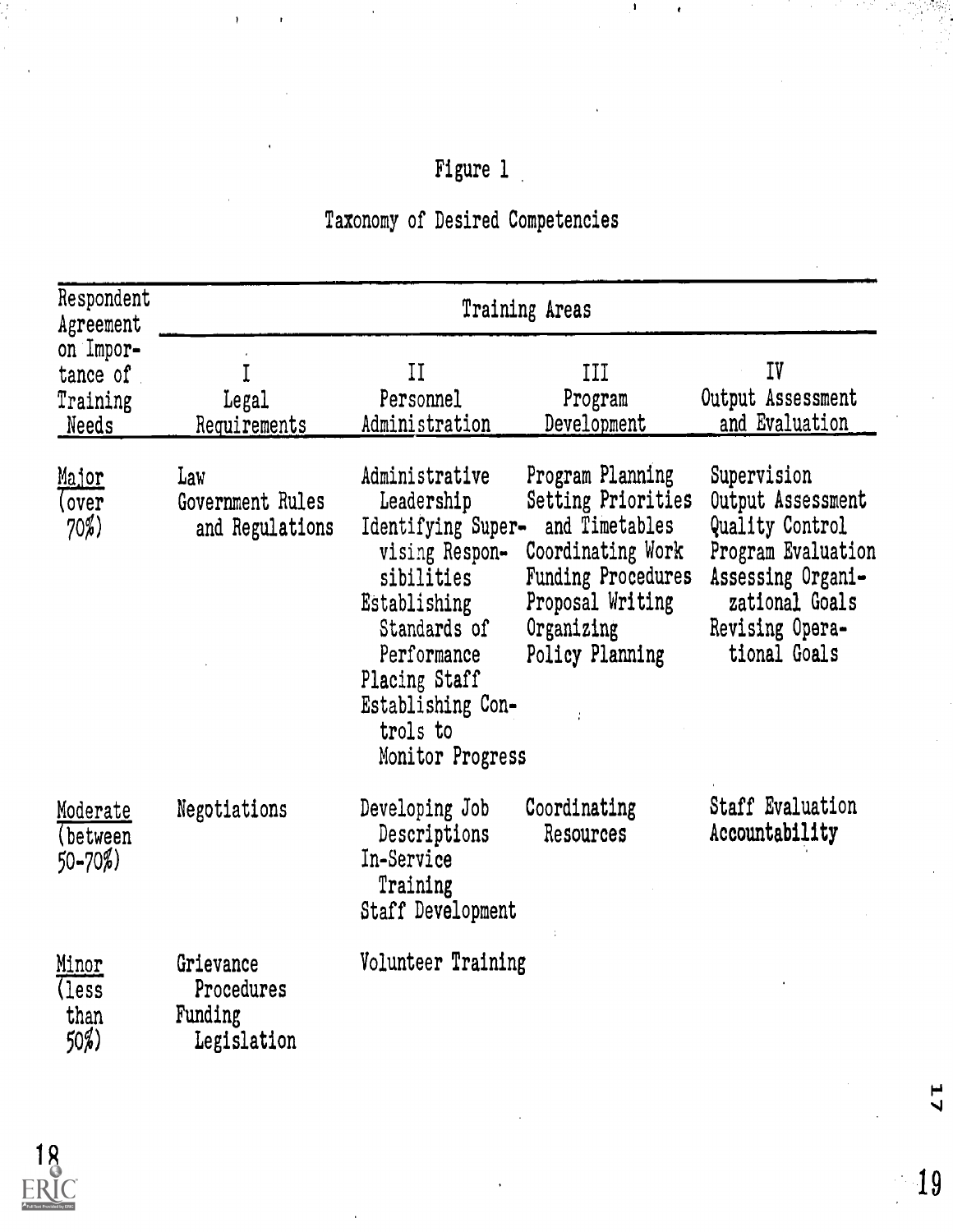## Figure 1--Continue4

| Respondent<br>Agreement               | Training Areas                                                                                                                                                                                                                          |                                                                                                                                 |                                                                                                                  |  |  |
|---------------------------------------|-----------------------------------------------------------------------------------------------------------------------------------------------------------------------------------------------------------------------------------------|---------------------------------------------------------------------------------------------------------------------------------|------------------------------------------------------------------------------------------------------------------|--|--|
| on Impor-<br>tance of                 | V                                                                                                                                                                                                                                       | VI                                                                                                                              | VII.<br>General Management                                                                                       |  |  |
| Training<br><b>Needs</b>              | Communication and<br>Motivation                                                                                                                                                                                                         | Finance                                                                                                                         | Techniques                                                                                                       |  |  |
| <u>Major</u><br>(0ver)<br>$70\%)$     | Committee Meetings<br>Motivation<br>Board-Staff Relationship<br>Group Dynamics<br>Utilizing Appropriate<br>Communication Media<br>Public Relations<br>Relationship with<br>Funding Organizations<br>Communication<br>Stimulating Action | <b>Purchasing Procedures</b><br>Fund Raising<br>Fiscal Management<br>Program Budgeting<br>Payroll Procedures<br>Fringe Benefits | Planning<br>Decision-Making<br>Problem Solving<br>Administration                                                 |  |  |
| Moderate<br>(between)<br>$50 - 70\%)$ | Human Relations                                                                                                                                                                                                                         | <b>Budget Forecasting</b><br>Accounting Procedures<br>Trusts, Probate                                                           | Computer Management<br>Facilities and<br>Maintenance Upkeep<br>Office Management<br>Management by<br>Objectives' |  |  |
| Minor<br>(less<br>than $50\%$         | $\cdot$ $\uparrow$ .                                                                                                                                                                                                                    |                                                                                                                                 |                                                                                                                  |  |  |

The Data Base above can be found in Chamberlain, P. "Assessing Administrative Training Needs of Community Service Agency Administrators." Unpublished Ph.D.  $\Omega_{\Omega}$  dissertation, University of Wisconsin - Milwaukee, 1975.

011.1.1.1.NIMMIP=1=411.1.NIMMIP=1=4111.1.NIMMIP=1=4111.1.NIMMIP=1=41111.1.NIMMIP=1=4111.1.NIMMIP=1=4111.1.NIMMIP=1

**L**8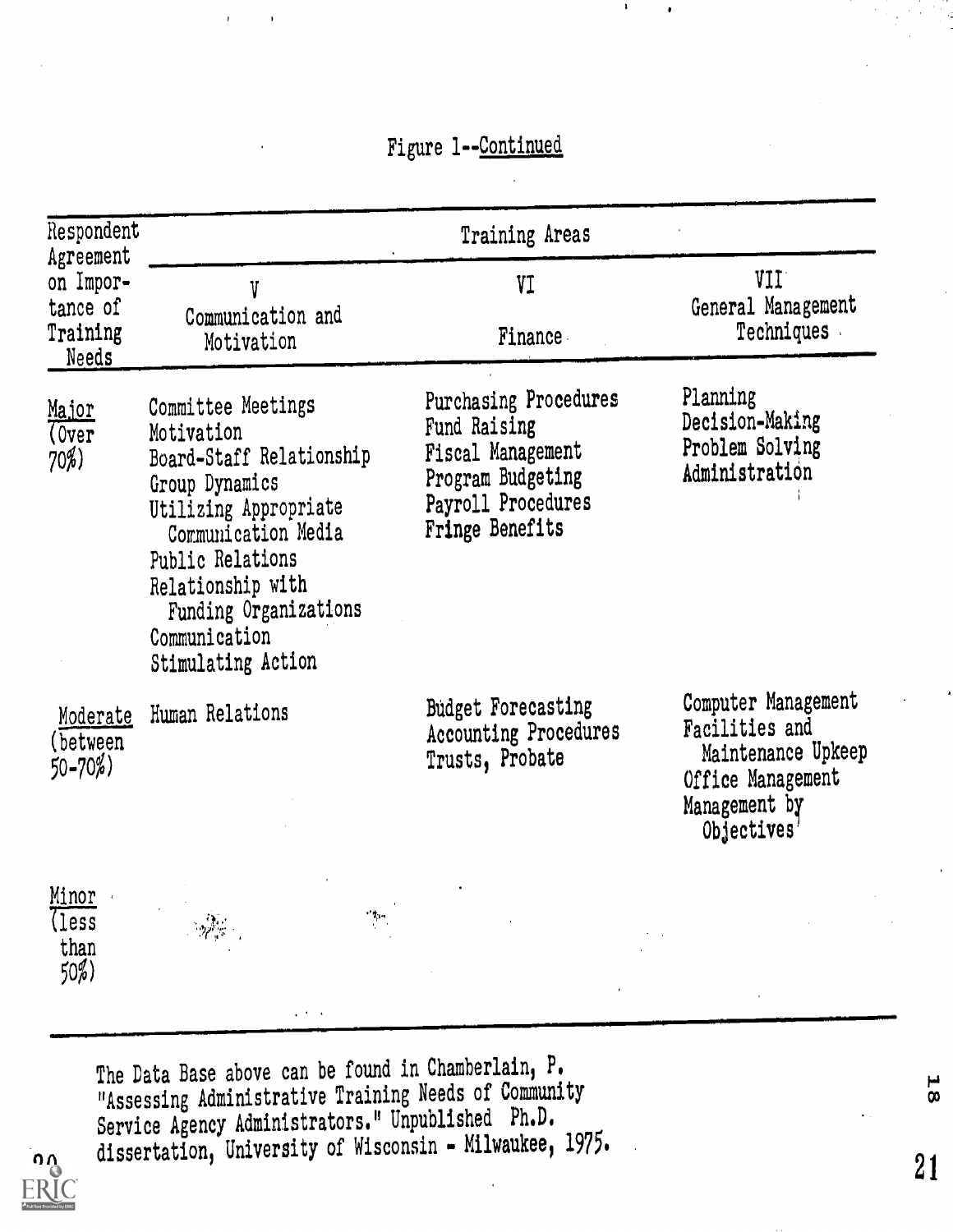helpful are arranged by percentage of respondent agreement on importance of training needs into the categories of Major, Moderate, and Minor. Items to which more than 70% of the respondents agreed that additional administrative training would be helpful are grouped in the Major importance category; items with a level of agreement between 50% to 70% are grouped in the Moderate importance category; and items receiving less than a 50% level of agreement are assigned to the Minor importance category.

Confining interpretation of these data to the universe of the 7 subject areas and the 58 perceived administrative training needs, several conclusions can be drawn. Among these conclusions are, first, that training opportunities could include more specific offerings in Communication and Motivation, Program Development, Output Assessment and Evaluation, and Finance to meet a set of needs that are perceived as being of major importance (at least 67% of subject area items included). Second, half of the items listed under Personnel Administration and General Management Techniques, and 60% of the items listed under Legal Requirements, were not considered to be of major importance by at least 70% of agency heads. This suggests either that these administrators feel that training in these particular items would not be helpful, that they do not need training in these items, or that these administrators do not fully realize the value of training items that are perceived as being of moderate or minor importance. Third, perhaps the most salient conclusion that can be drawn from Figure 1, as a result of the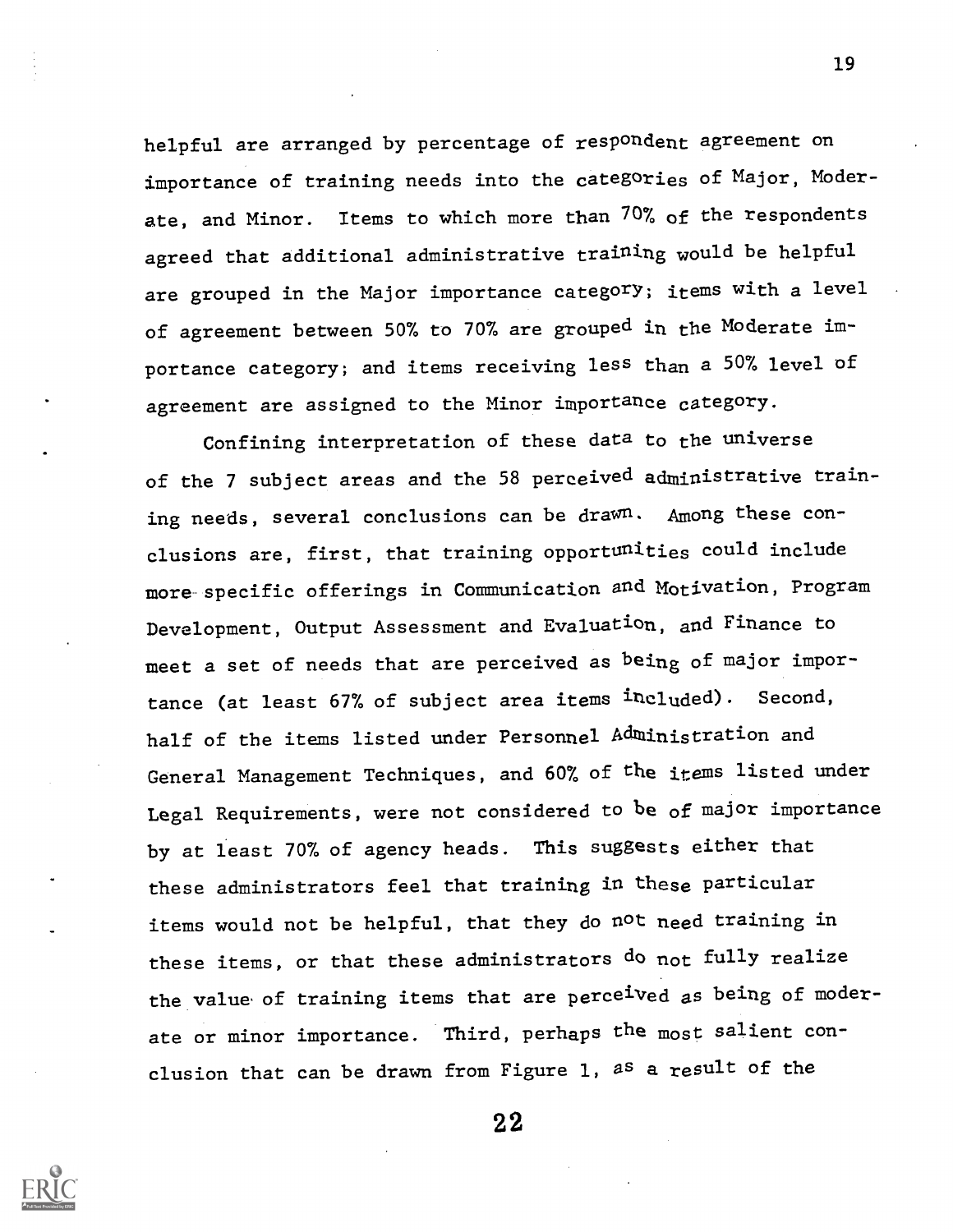fact that a large number of agency heads, 313 (70%) of 444, perceive 39 training needs (67% of the listed 58 items) as being of major importance, is that this study can provide admiplanners nistrative training program I with an identifiable population and a number of content items around which an administrative training curriculum can be structured.

The responses to Structured Questionnaire items on educational background and preparation of agency administrators show that the majority of agency heads have formal degrees-- 33% Bachelor's and 26% Master's--in areas such as Social Science, Behavioral Science, Humanities, and Law. Aprroximately 35% of the agency administrators have no college degree, and less than 7% of the agency administrators have a degree in Administration. This may explain the large number of respondents who felt additional administrative training would be helpful to them. The need for additional training is further supported by the finding that over 50% of the respondents to the Semi-Structured Questionnaire items on vocational, technical, business, etc. training stated they had received no previous training. Moreover, in another Semi-Structured Questionnaire item, types of administrative training currently received, 77% of the agency heads and 87% of the administrative staff replied that they were not receiving any training4 Given these data on training background and preparation of community service agency administrators it would appear these agency heads could benefit from additional administrative training programs. Although most of the agency heads have 4-7

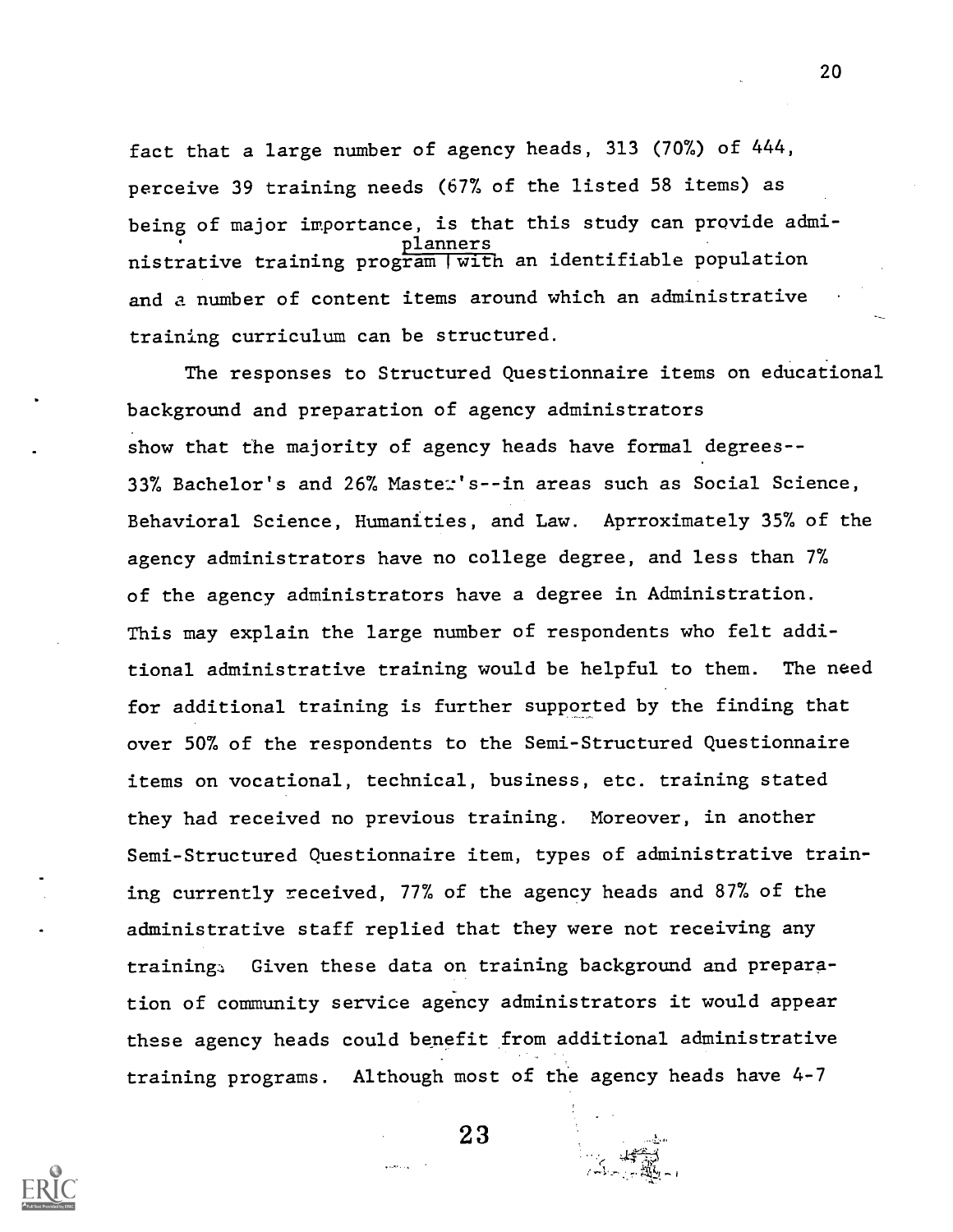years (277) and 15 years or more (26%) experience in administration, a clear majority at all levels of years of experience, including the 197 between 8 and 11 years, 14% between 12 and 15 years, 97 between 2 and 3 years, and 57 with less than 2 years experience responded that additional administrative training would be helpful to them. However, the relationship between years of experience and training preferences shows that the more senior administrators perceive training needs to be acute in the following list of questionnaire items: (a) Staff evaluation, (b) Quality Control, (c) Program Evaluation, and (d) Administration. Less experienced administrators (5%) report no set of systematic preferences.

With regard to desirable administrative training formats,

the findings of the study indicate that most agency heads prefer length of training to be 1-3 days. They prefer an instructional technique utilizing Professional Experts and Small Group Discussions and/or Workshops as the forms for administrative training. It might also be noted that the least preferred length of training is Summer School; the least preferred technique is Lectures; and the least preferred form is Classroom. These findings could be extremely valuable to persons who are responsible for planning and structuring in-service training opportunities which would be appealing to agency administrators.

In the determination of impediments to administrative training, the findings revealed that Lack of Time is the



2 4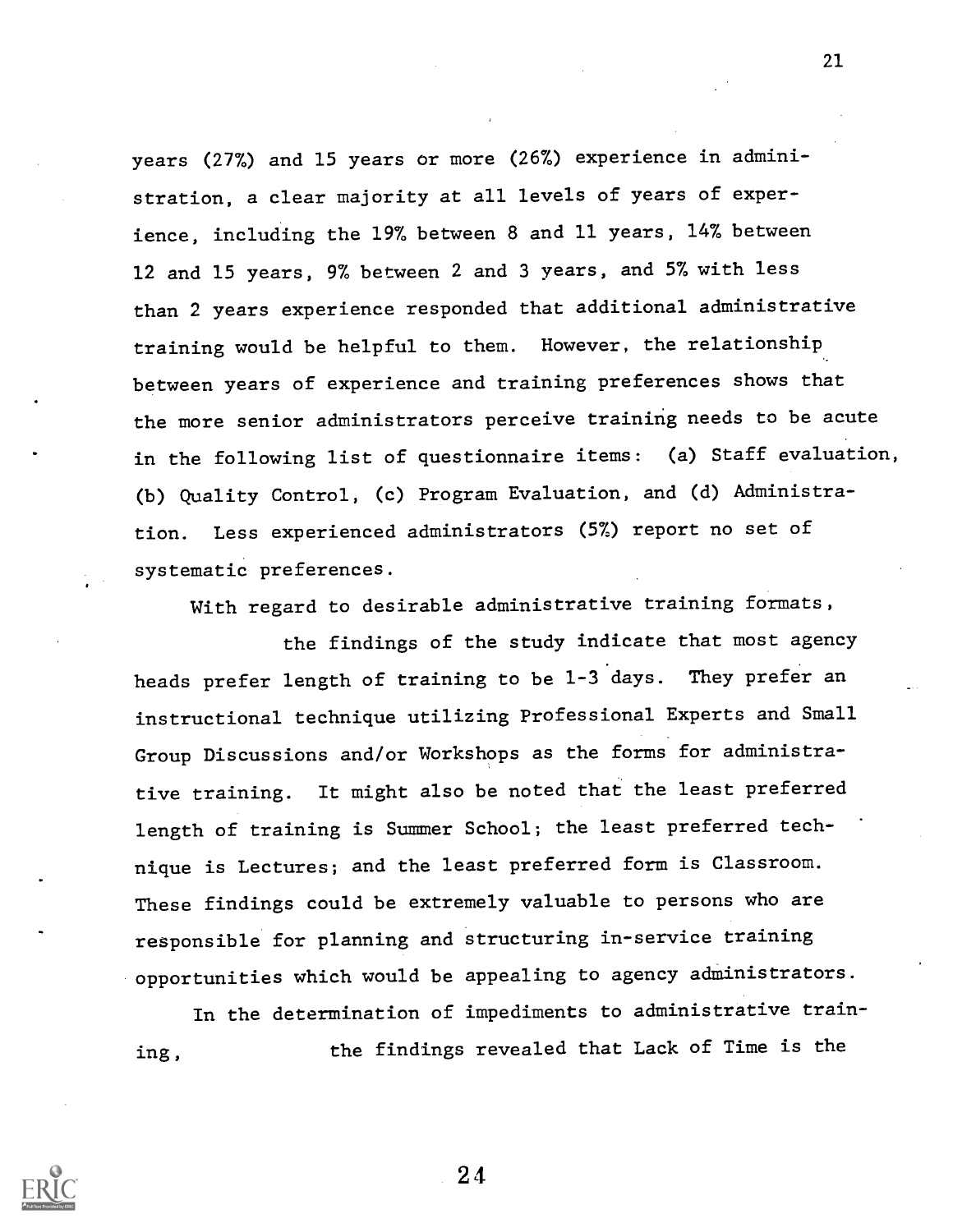primary obstacle. This finding contributes to a further understanding of the preference of agency heads for training opportunities which last between 1 to 3 days. Moreover, since the community service agency administrators who responded are currently working, it is reasonable to assume that they do not have the time to participate in lengthy training sessions.

The identification of educational resources and delivery systems available for the training of agency administrators

was not pursued in the Structured Questionnaire. Responses to items in the Semi-Structured Questionnaire that were intended to elicit such information indicated that 39% of the agency heads knew of no delivery systems in Milwaukee County which offer administrative training specifically for agency administrators whereas the remaining 61% of the agency heads mentioned various universities and colleges in the county. This item was dropped from the Structured Questionnaire in order to shorten the interview time required to administer the instrument. However, program planners utilizing the administrative training needs as a data base must identify delivery systems and structure these in such a manner that the content and format of training opportunities is consistent with expressed preferences of agency administrators in this study.

## Implications for Action

Given the data base generated in this study, along with the conclusions derived, a Department of Administrative Leader-

2 5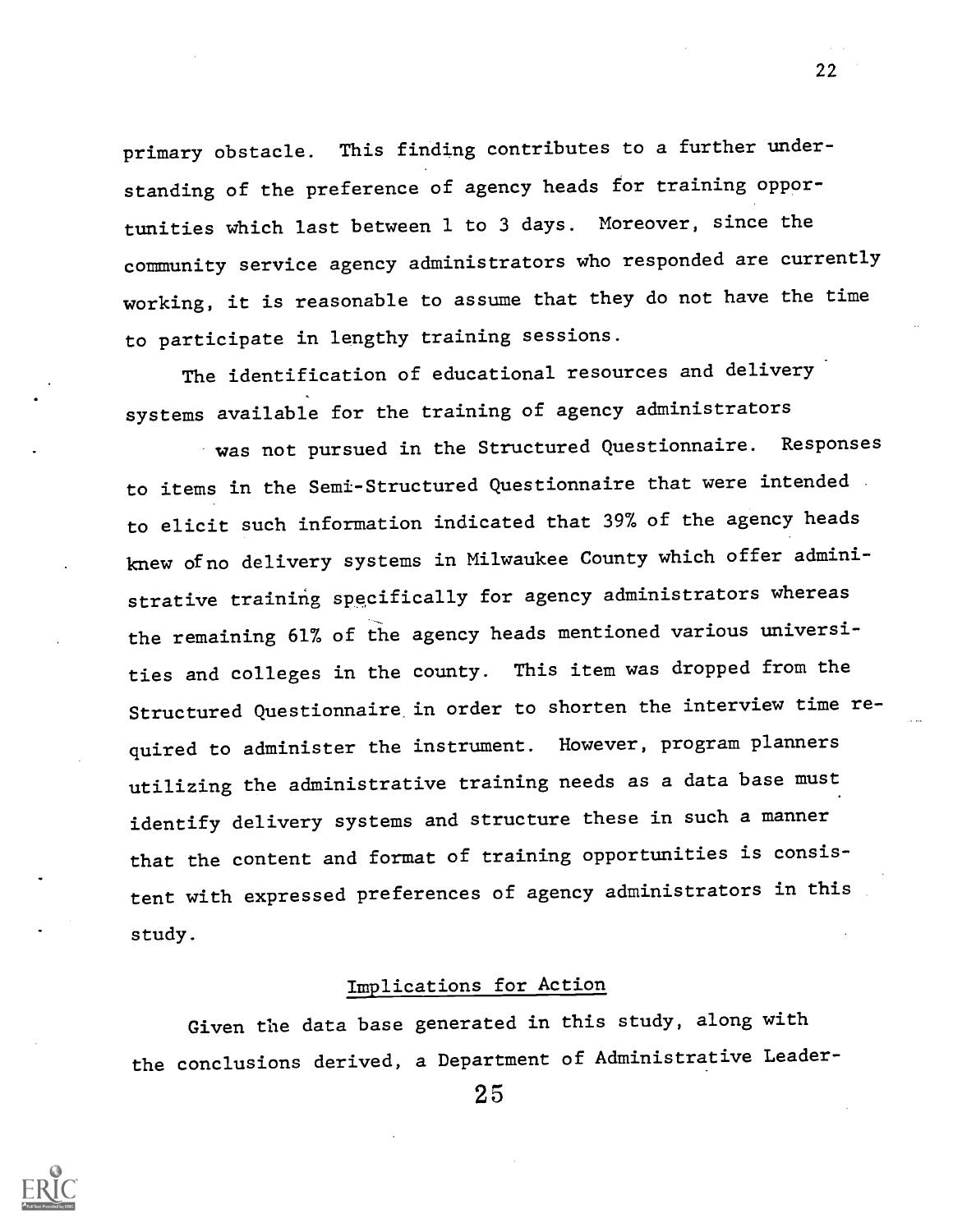ship in the field of educational administration could conceivably design and implement in-service training opportunities for community service agency administrators. Such a department has a wide variety of experts who are trained in both theoretical and technical aspects of administration. There, professional experts have the technical competence to develop sophisticated training protocols in the areas reported to be needed. Items such as Government Rules and Regulations, Establishing Standards of Performance, Program Planning, Supervision, Group Dynamics, Program Budgeting, and Problem Solving are representative of the administrative training needs that agency heads identified as being of major importance (see Figure 1). These same items of interest represent skills and knowledges that are taught by professional experts in a Department of Administrative Leadership. The training areas and attendant 58 training needs provide a focus for a\_core\_of community\_service\_agency administration courses and skills.

23

Whereas there may be some consulting firm, institute, or training program that could deliver a particular administrative skill, better than a Department of Administrative'Leadership, in terms of a capability to design, implement, and follow-up on a comprehensive and coordinated administrative training program suited to the expressed needs of community service agency administrators, a Department of Administrative Leadership has the advantage in several ways. The faculty of such a depart-

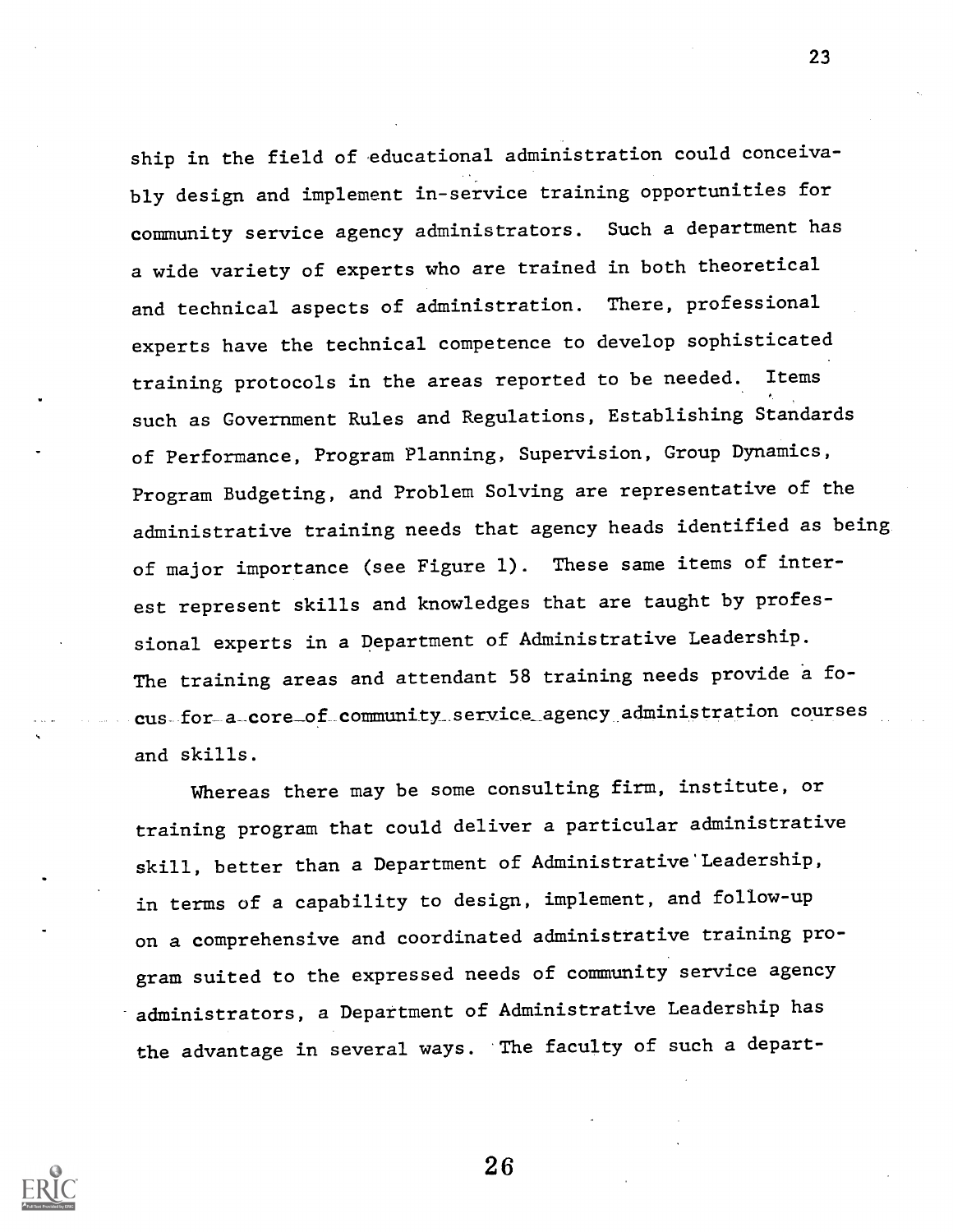ment are capable of designing such training and they are composed of the type of professional experts that agency heads prefer. They have the breadth of knowledge and skill to cover the entire range of the perceived training needs of agency heads. Further, a Department of Administrative Leadership, through cooperative agreements with a Department of Adult Education or a Continuing Studies Unit or an Extension Program, could arrange workshops, seminars, and conferences of short duration to accommodate the time constraint in which many administrators find themsleves. Housed within a School of Education, a Department of Administrative Leadership is constantly immersed in an atmosphere that fosters on-going renewal of instructional methods and formats, which should in turn enhance the probability that the administrative training opportunities offered by such a department would employ the most efficient and effective pedagogical approach. Moreover, the fact that such a department is part of a post-secondary institution increases the opportunity for agency heads to earn academic credits and broaden their backgrounds in the area of administration while they continue to work in-their respective organizations; and for those agency heads who desire a degree in administration, the advantages are obvious.

However, there are some considerations which must be dealt with before a Department of Administrative Leadership could successfully design and implement a program of action to meet the in-service training needs of community service agency administra-

2 7

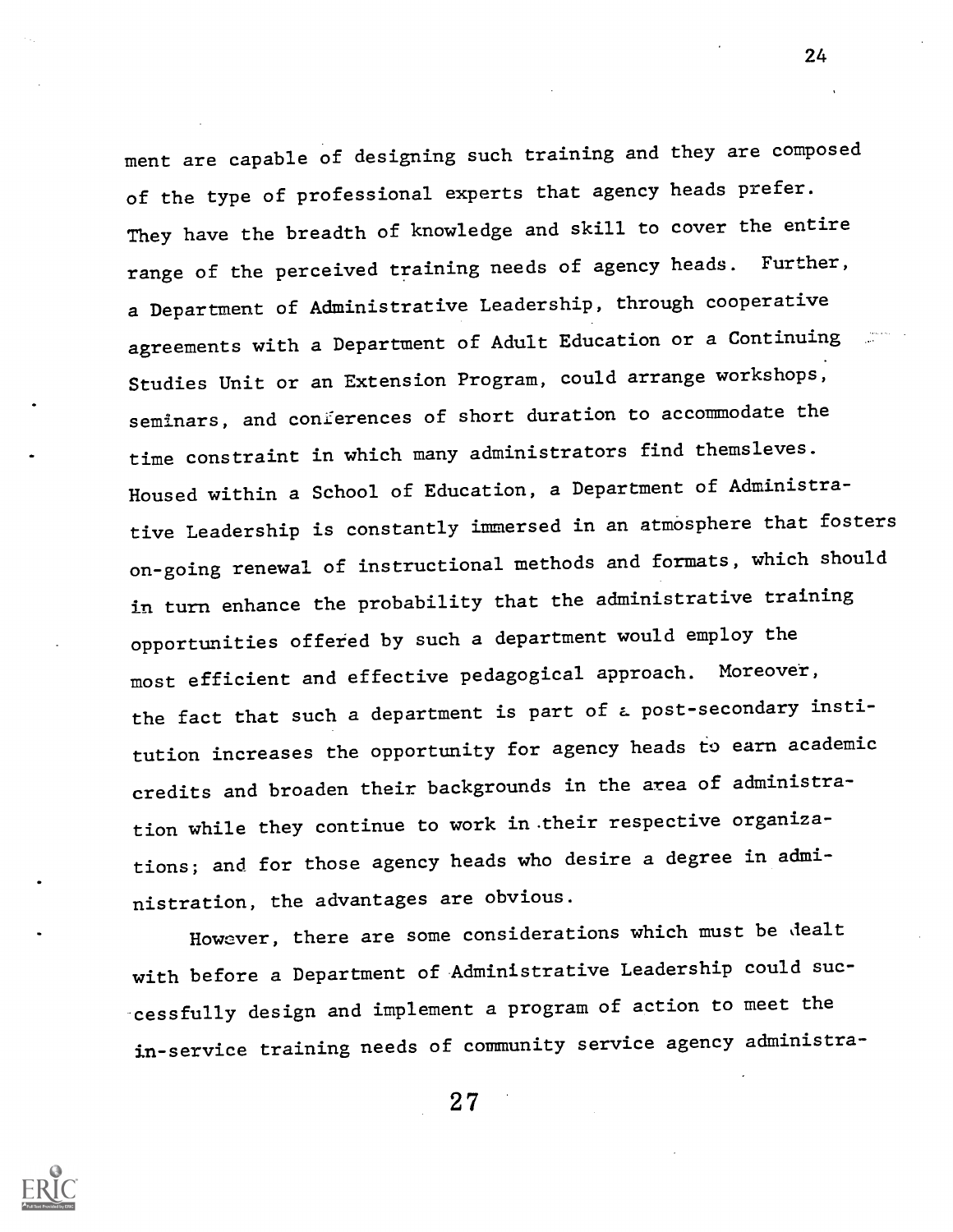tors. First, although the potential for flexibility is there, and often exists on a low-keyed level, most academic departments still rely heavily on the classroom as the setting for instruction, and the semester or quarter as the length of a period of instruction. All three of these instructional formats rated low vis-a-vis agency head preferences. A second consideration is the credit system that is used by most post-secondary academic instituitons. Not only is the credit used as a unit of academic and administrative accounting, it has now become a unit of fiscal accounting. The credit system tends to reduce the institution's options in getting participants to pay for services, since fees are fixed. Non-credit offerings are often viewed as a liability since they do not generate student contact hours, which in turn constitute full time equivalencies and generate the major portion of a department's operating budget. In sum, the credit system mitigates against faculty devoting time to activities that do not produce student contact hours.

A third consideration that must be dealt with before a Department of Administrative Leadership develops training programs is the "town-gown" split. That is to say that since this study is dealing with agency administrators whose business is "community service," are academicians in a Department of Administrative Leadership aware of and sensitive to the particular working environment of these administrators? Do they need to be in order to provide effective administrative training, especially in the areas of Personnel Administration, Communication and



2 8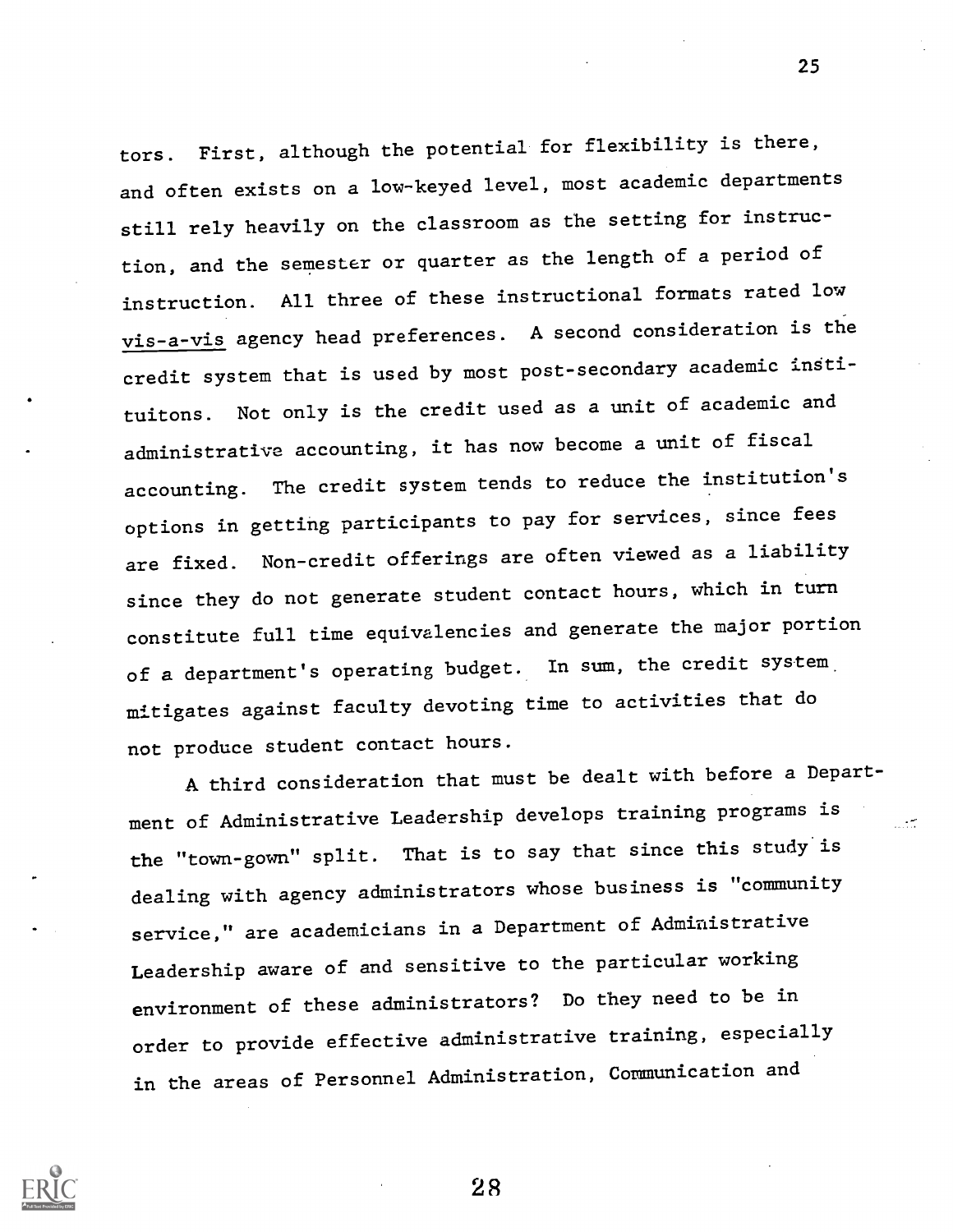Motivation, or Human Relations? These questions, along with the other considerations mentioned, suggest directions for future research.

#### Conclusion

In conclusion, this study has identified a population of new potential students for continuing learning activities as evidenced by the number who indicated an interest in seeking additional administrative training. From the data base generated, there is sufficient input to contribute towards further development of an organic theory of administration which can now incorporate information on what administrators actually do in their work as an additional perspective to current theories dealing with leadership, role, group dynamics, structure, and program planning. The perceived training needs comprise a set of competencies which can be incorporated in the development of an interdisciplinary program. Also, the instruments devised and used in this study can be utilized to replicate the efforts made here on a periodic baris in order to determine if training opportunities available are still relevant.

This study provides the data base which a Department of Administrative Leadership can utilize in developing and implementing administratite training programs. However, the ultimate success of any in-service training program designed for agency administrators rests on the professional experts'

2 9

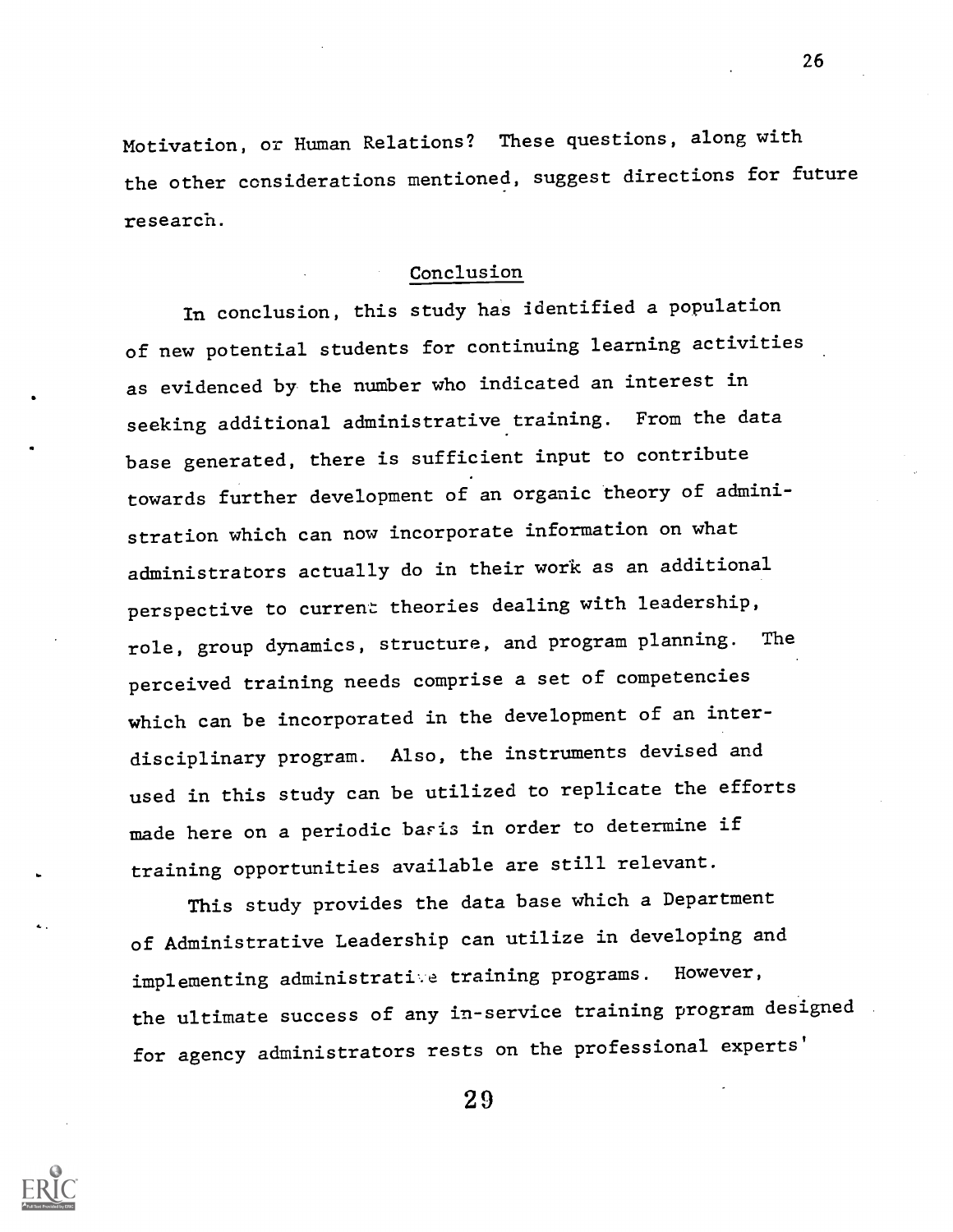ability to organize the in-service training content and procedure around the agency administrators, placing greater emphasis on the needs of these individuals and their organizational and community contexts than on conventional standard courses and teaching procedures. As community service agency administrators avail themselves of these programs and are trained to function more effectively, both the Department of Administrative Leadership and agency administrators are contributing improved service to the community of which they are a part.

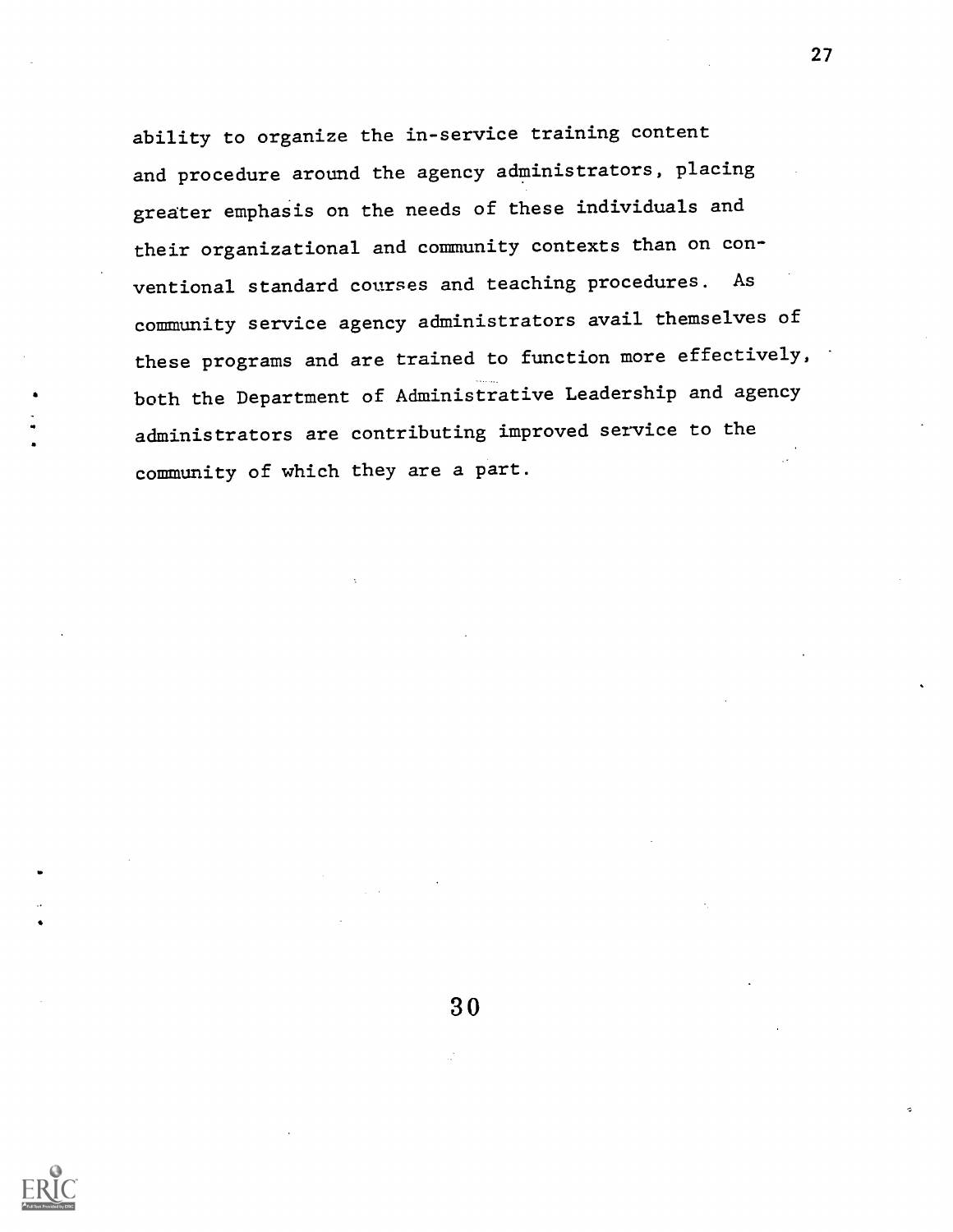#### REFERENCES

- Campbell, R. "What peculiarities in educational administration make it a special case?" In A. Halpin (ed.), Administrative theory in education. New York: The Macmillan Company, 1958.
- Chamberlain, P. "Assessing Administrative Training Needs of Community Service Agency Administrators." Unpublished Ph.D. dissertation, Milwaukee, Wis.: University of Wisconsin, 1975.
- Cronbach, L. "Coefficient Alpha and the internal structure of texts." Psychometrika, 1951, 16.
- Culbertson, J. "Common and specialized content in the preparation of administrators." In Donald G. Leu & Herbert C. Rudman (Eds.), Preparation programs for school administrators: common and specialized learnings for various administrative positions. East Lansing: Michigan State University Press, 1965.
- Drucker, P. Management. New York: Harper & Row Publishers, Inc., 1974.
- Goldhammer, K. "Implications for change in training programs." Knowledge Production and Utilization in Educational Administration, 1968, 174-184.
- Hasenfeld, Y., & English, R. (Eds.). Human service organizations: a book of readings. Michigan: American University Press, 1974.
- Hyman, H. Survey design and analysis: principles, cases, and procedures. Glencoe, Ill.: Free Press, 1955.
- Isaac, S. Handbook in research and evaluation. San Diego: Robert R. Knapp Publisher, 1971.
- Kerlinger, F. Foundations of behavioral research. New York: Holt, Rinehart and Winston, 1973.
- Litchfield, E. "Notes on a general theory of administration." <u>Administrative Science Quarterly</u>, 1956, <u>1</u>, 1.

 $\frac{1}{\sqrt{2}}$